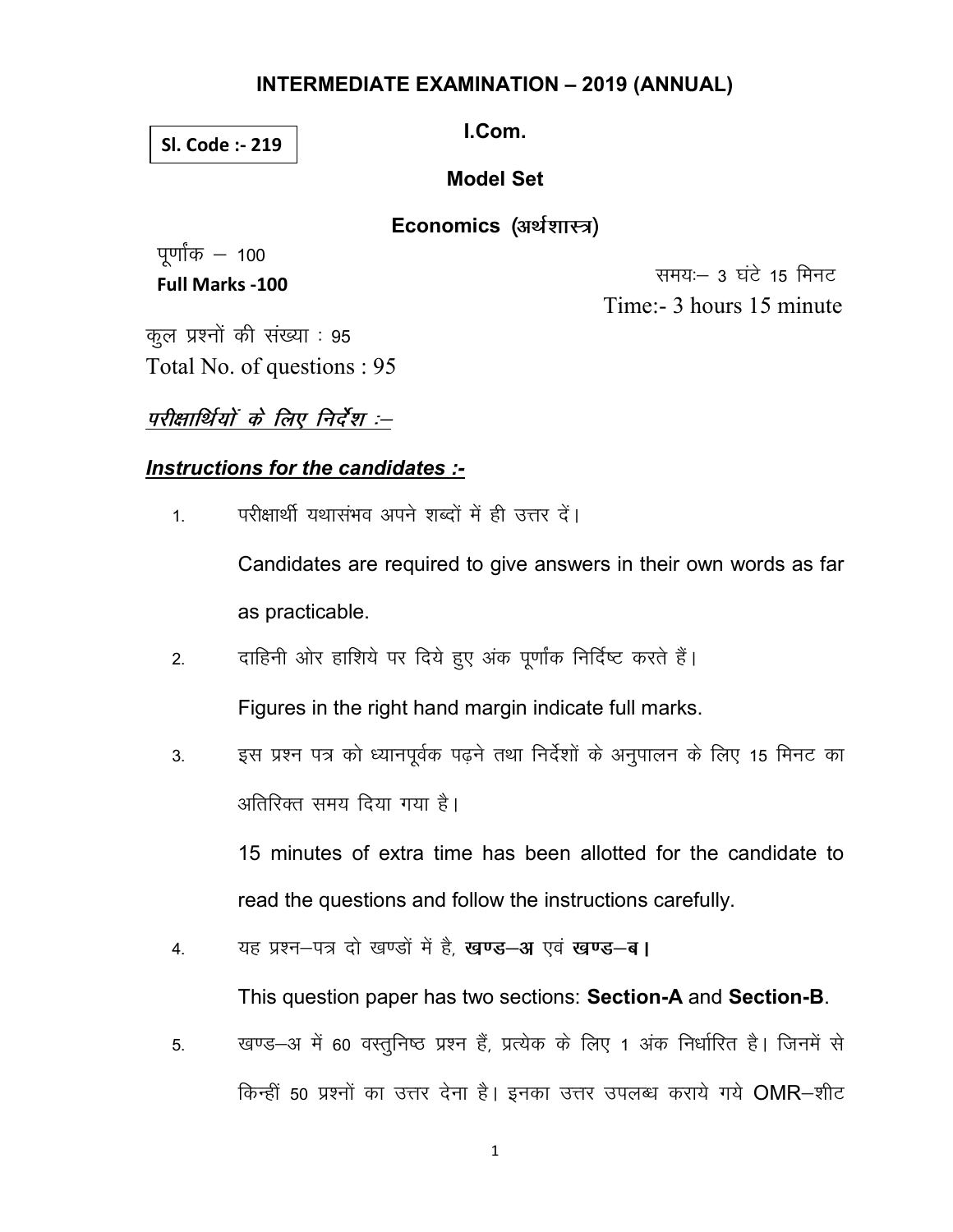में दिये गये सही वृत्त को काले / नीले बॉल पेन से भरें। किसी भी प्रकार के व्हाइटनर/तरल पदार्थ/ब्लेड/नाखून आदि का OMR शीट में प्रयोग करना मना है, अन्यथा परीक्षा परिणाम अमान्य होगा।) यदि कोई परीक्षार्थी 50 प्रश्नों से अधिक उत्तर देते है तो प्रथम 50 प्रश्नों के उत्तर की ही जाँच होगी।

In Section-A, there are 60 objective type questions, each carrying 1 mark, out of which 50 questions are to be answered. Darken the circle with black/blue ball pen against the correct option on OMR Sheet provided to you. Do not use Whitener/Liquid/Blade/Nail on OMR Sheet, otherwise the result will be treated as invalid. If any candidate answers more than 50 questions, then first 50 answers will be evaluated.

6. खण्ड-ब में गैर-वस्तुनिष्ठ 27 लघुउत्तरीय प्रश्न हैं, जिनमें से किन्हीं 15 प्रश्नों का उत्तर देना अनिवार्य है। प्रत्येक प्रश्न के लिए 2 अंक निर्धारित है। इसके अतिरिक्त खण्ड-ब में 08 दीर्घ उत्तरीय प्रश्न भी दिए गए हैं, जिनमें से किन्हीं 04 प्रश्नों का उत्तर देना अनिवार्य है। प्रत्येक प्रश्न के लिए 05 अंक निर्धारित हैं।

In Section-B, there are 27 Non-objective Short answer type questions, out of which any 15 questions are to be answered. Each question carries 2 marks. Apart from this, there are 08 Long answer type questions, out-of which any 04 question are to be answered. Each question carries 5 marks.

7. किसी प्रकार के इलेक्ट्रॉनिक उपकरण का इस्तेमाल पूर्णतया वर्जित है। Use of any electronic appliances is strictly prohibited.

2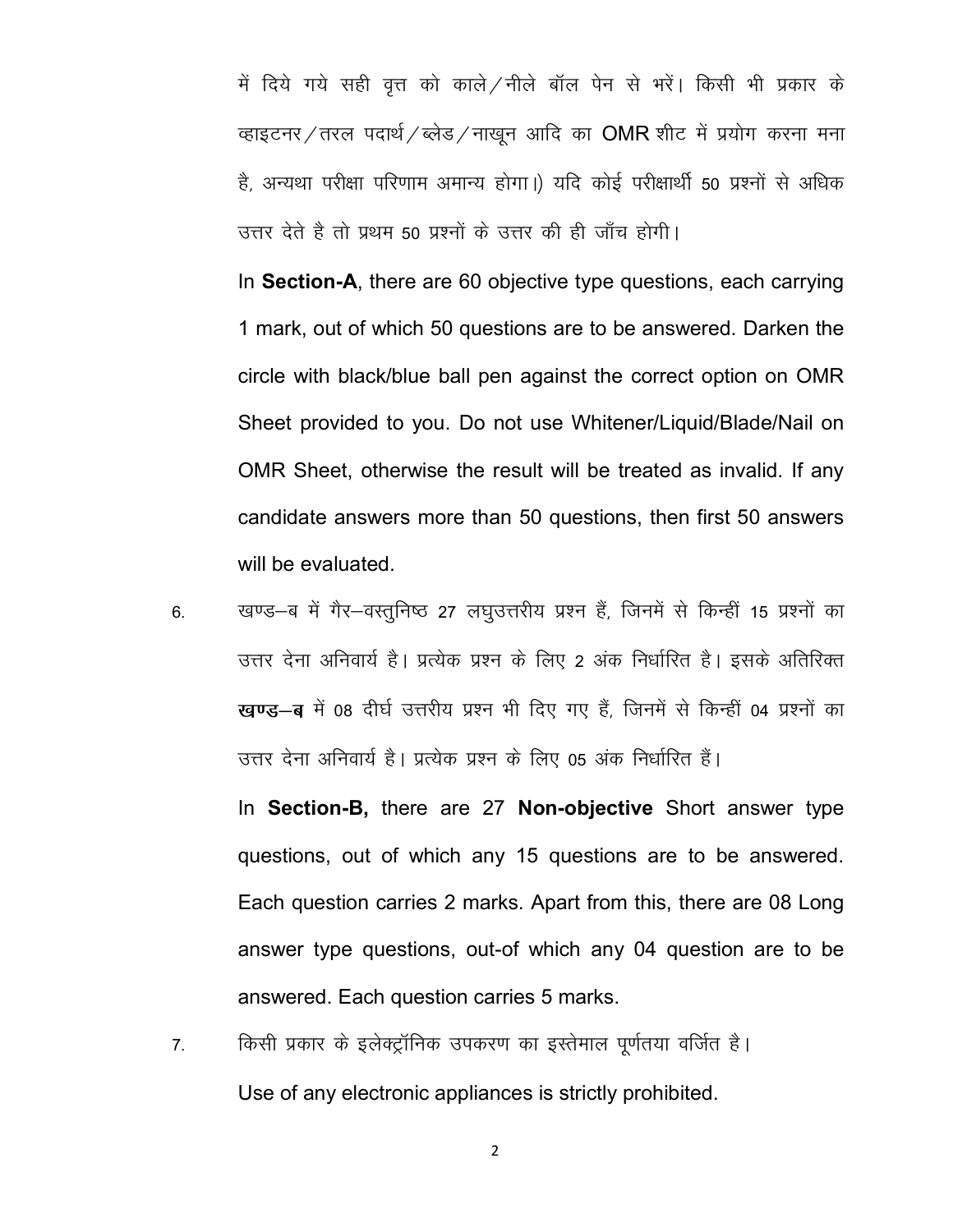## Section- A खण्ड-अ (वस्तनिष्ठ प्रश्न)

प्रश्न संख्या 1 से 60 तक के प्रत्येक प्रश्न के साथ चार विकल्प दिए गए हैं, जिनमें से एक सही है। अपने द्वारा चुने गए 50 प्रश्नों के सही विकल्प को OMR-शीट पर चिन्हित करें। प्रत्येक के लिए 1 अंक निर्धारित है।  $\sim$  50 x 1=50

Question No.- 1 to 60 have four options, out of which only one is correct. You have to mark, your selected option of 50 questions, on the OMR-Sheet. Each question carries 1 (one) mark.  $50 \times 1 = 50$ 

1. व्यादन के निम्न में से कौन से साधन है?

| A. भूमि  | <b>B</b> . श्रम  |
|----------|------------------|
| C. पूँजी | D. उपर्युक्त सभी |

Which of the following is a factor of production?

| B. Labour |
|-----------|
|           |

- C. Capital D. All the above
- 2. व्यभोक्ता व्यवहार का अध्ययन किया जाता है।

A. सूक्ष्म अर्थशास्त्र में

 $B$  आय विश्लेषण में

C. समष्टि अर्थशास्त्र में

D. उपर्युक्त में से कोई नहीं।

Consumer behavior is studied in:-

A. Micro Economics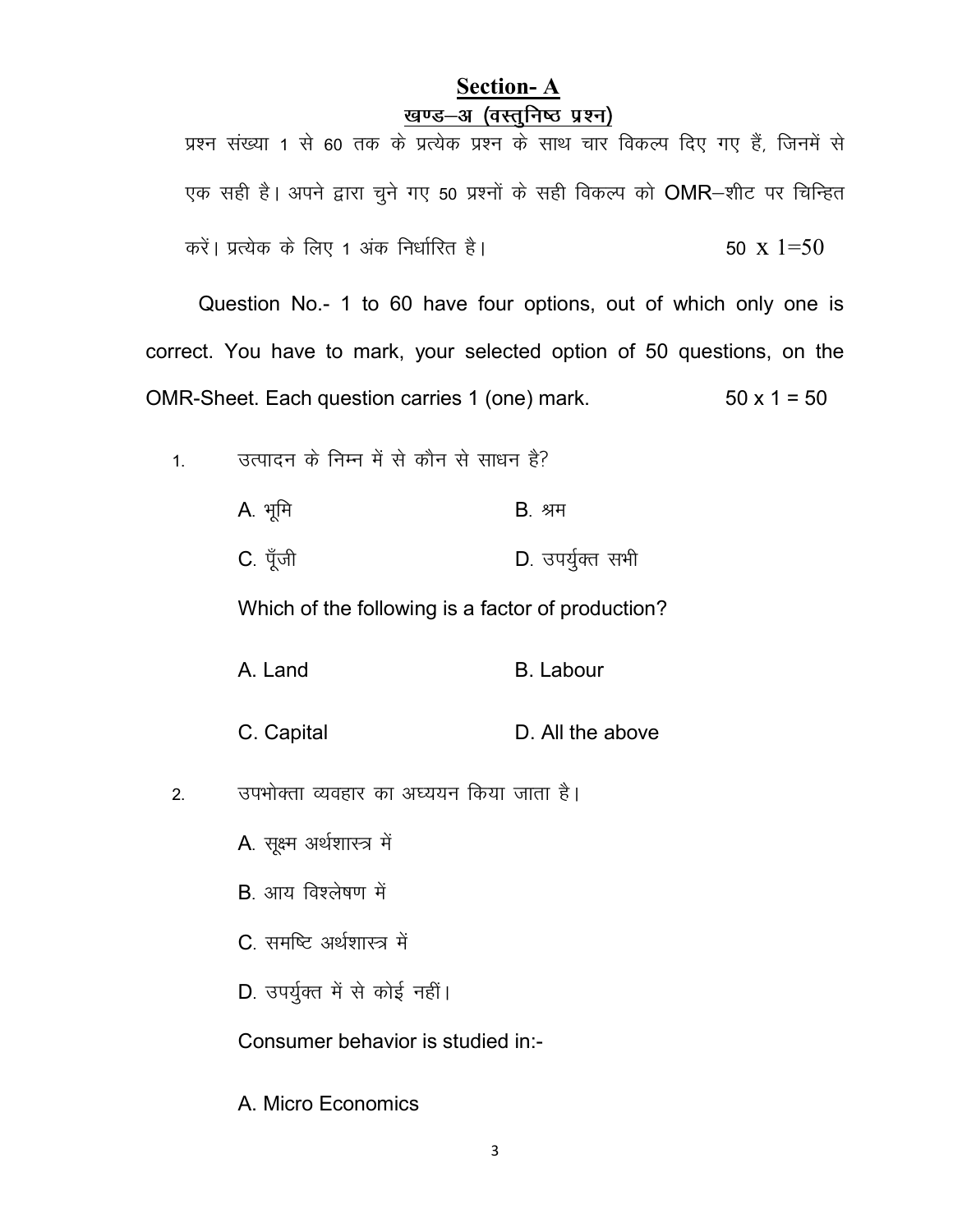|                  | <b>B. Income Analysis</b>                     |                           |
|------------------|-----------------------------------------------|---------------------------|
|                  | C. Macro economics                            |                           |
|                  | D. None of the above                          |                           |
| 3.               | अर्थशास्त्र के जनक कौन थे?                    |                           |
|                  | A. जे. बी. से                                 | <b>B</b> . माल्थस         |
|                  | C. एडम रिमथ                                   | $D.$ जॉन राबिन्सन         |
|                  | Who was the father of Economics?              |                           |
|                  | A. J. B. say                                  | <b>B.</b> Malthus         |
|                  | C. Adam Smith                                 | D. Joan Robinson          |
| $\overline{4}$ . | अर्थव्यवस्था की केन्द्रीय समस्याएँ कौन-सी है? |                           |
|                  | A. साधनों का आबंटन                            | B. साधनों का कुशलतम उपयोग |
|                  | C. आर्थिक विकास                               | D. उपर्युक्त सभी          |
|                  | Which is the central problem of an economy?   |                           |
|                  | A. Allocation of Resources                    |                           |
|                  | B. Optimum utilization of resources.          |                           |
|                  | C. Economic development                       |                           |
|                  | D. All the above                              |                           |
| 5.               | अर्थव्यवस्था को वर्गीकृत किया जा सकता है।     |                           |

4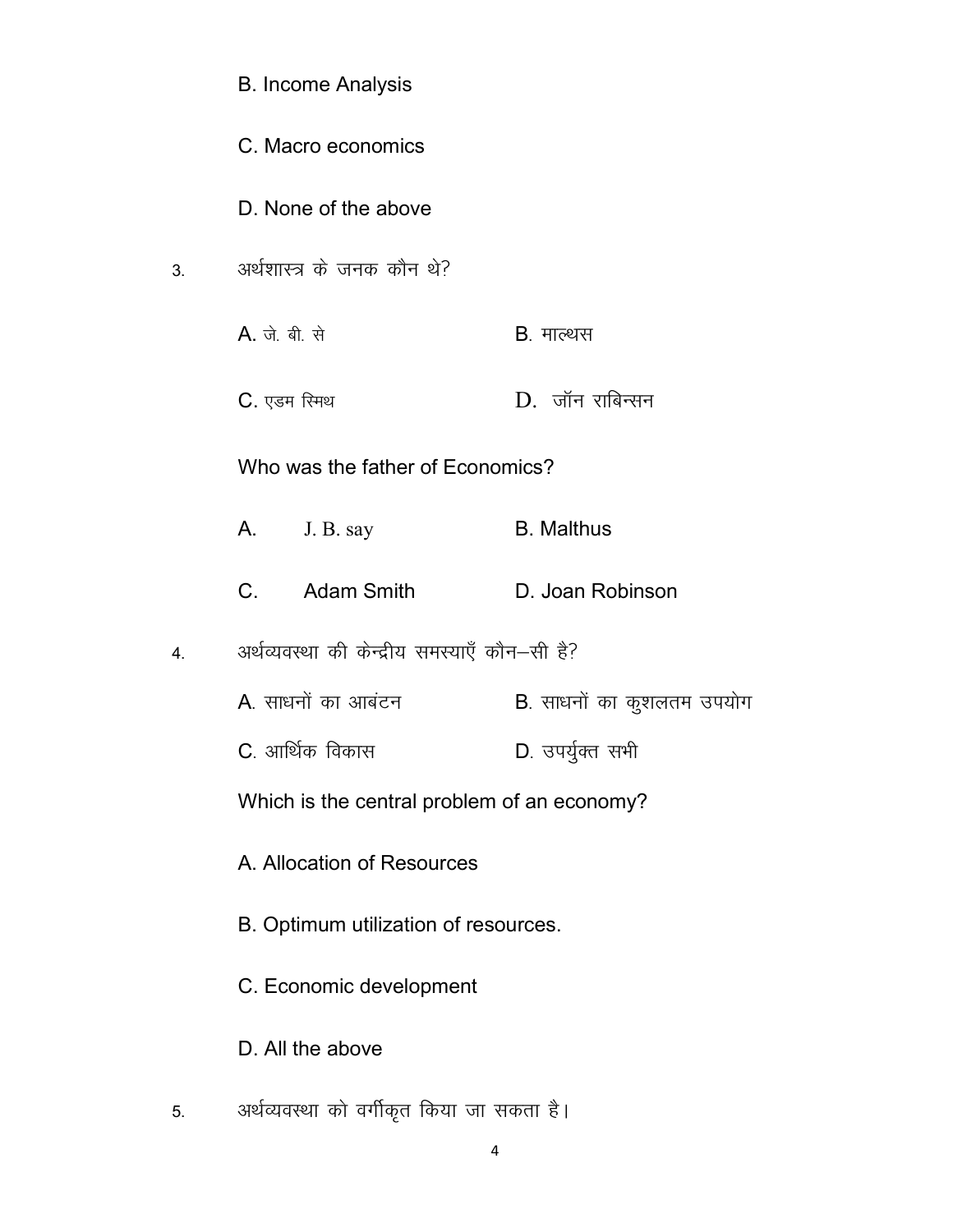| <b>A</b> . पूँजीवादी के रूप में<br>B. समाजवादी के रूप में |  |
|-----------------------------------------------------------|--|
|-----------------------------------------------------------|--|

C. मिश्रित के रूप में **Example 2014** D. इनमें से सभी

Economy may be classified as:-

- A. Capitalist **B. Socialist**
- C. Mixed D. All of these
- 6. अर्थव्यवस्था की केन्द्रीय समस्या है:-
	- A. क्या उत्पादन हो
	- B. कैसे उत्पादन हो
	- C. उत्पादित वस्तु का वितरण कैसे हो
	- D. उपर्युक्त सभी

The central problem of an economy is:-

- A. What to produce
- B. How to produce
- C. How to distribute produced goods
- D. All the above
- 7. उपयोगिता का गणनवाचक सिद्धान्त किस ने प्रस्तुत किया?
	- $A$ <sub>-</sub> मार्शल  $B$  पीगू
	- C. हिक्स बाद कर कर के D. सैम्युअल्सन

Who gave the cardinal concept of utility?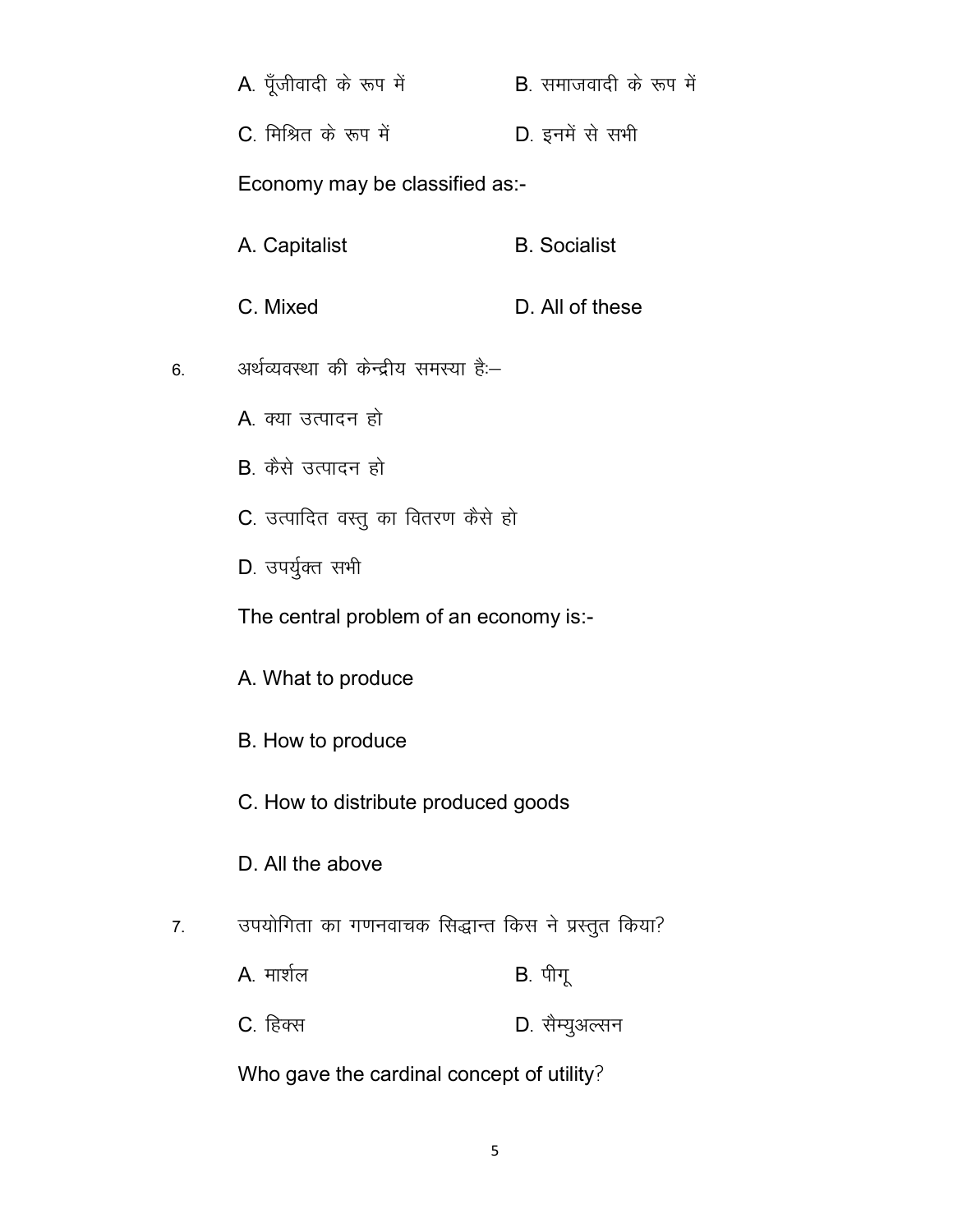|     |                                                                 | A. Marshall                                           | <b>B.</b> Pigou                                               |
|-----|-----------------------------------------------------------------|-------------------------------------------------------|---------------------------------------------------------------|
|     |                                                                 | C. Hicks                                              | D. samuelson                                                  |
|     | 8.                                                              | जब कुल उपयोगिता अधिकतम होती है, तब सीमान्त उपयोग्ता:- |                                                               |
|     |                                                                 | $A.$ धनात्मक होती है।                                 | $B.$ ऋणात्मक होती है।                                         |
|     |                                                                 | C. शून्य होती है।                                     | D. इनमें से कोई नहीं                                          |
|     |                                                                 | When Total utility is maximum, marginal utility is:-  |                                                               |
|     |                                                                 | A. Positive                                           | <b>B.</b> Negative                                            |
|     |                                                                 | C. Zero                                               | D. None of these                                              |
|     | समसीमान्त उपयोगिता नियम के विचार के मूल प्रतिपादक कौन थे?<br>9. |                                                       |                                                               |
|     |                                                                 | A. मार्शल                                             | B. गोसेन                                                      |
|     |                                                                 | C. रिकार्डो                                           | $D.$ मिल                                                      |
|     |                                                                 |                                                       | Who basically propounded the concept of law of Equi- marginal |
|     |                                                                 | utility?                                              |                                                               |
|     |                                                                 | A. Marshal                                            | <b>B.</b> Gossen                                              |
|     |                                                                 | C. Ricardo                                            | D. Mill                                                       |
| 10. |                                                                 | माँग में कौन सा तत्व निहित होना आवश्यक है?            |                                                               |
|     |                                                                 | A. उपभोग की इच्छा                                     | $B.$ एक निश्चित मूल्य                                         |
|     |                                                                 | $C$ . साधन व्यय करने की तत्परता                       | $D.$ उपर्युक्त सभी                                            |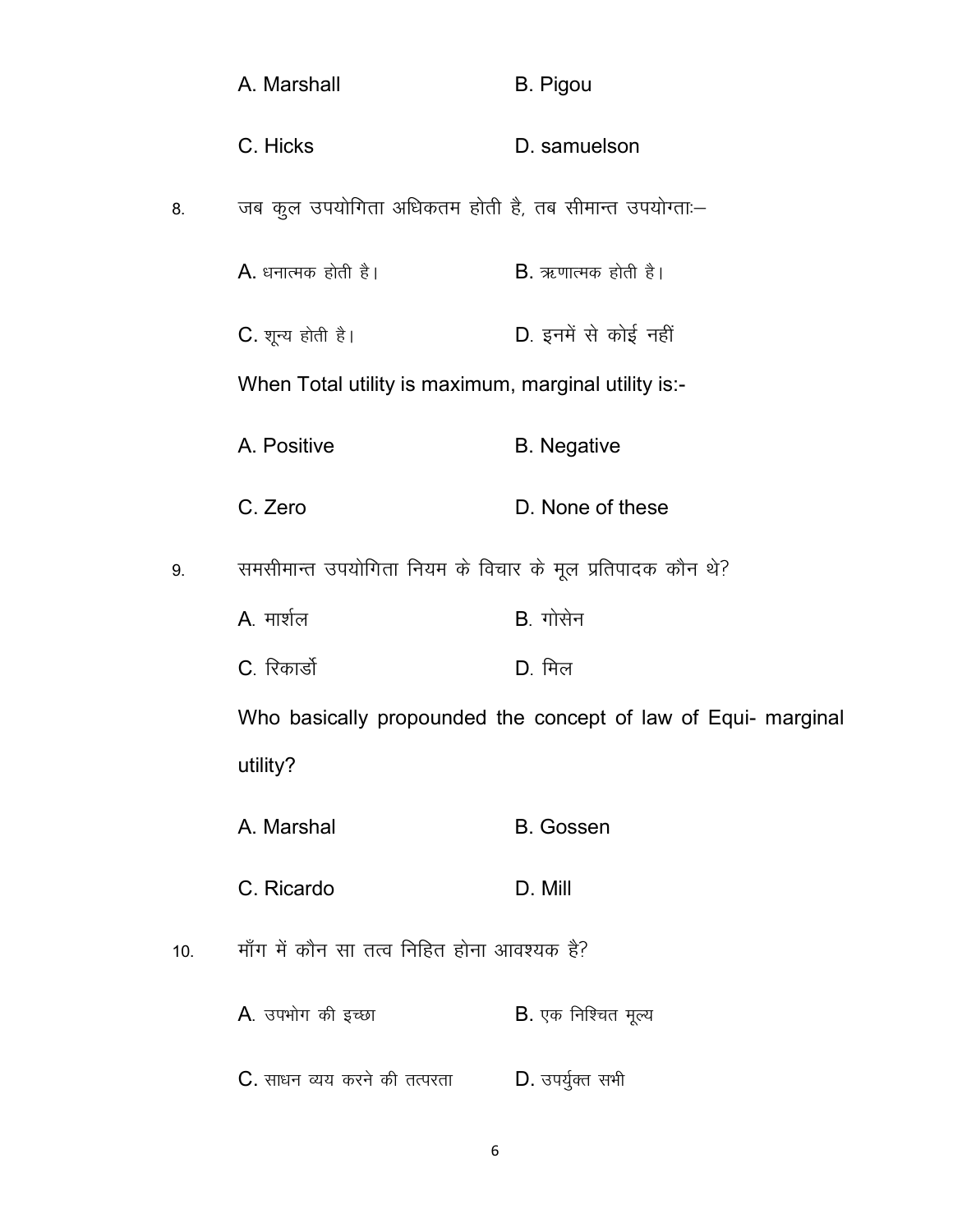| Which element is essential for demand? |  |  |
|----------------------------------------|--|--|
|                                        |  |  |

|                                                                       | A. Desire to consume                                    | B. A given price                                                     |  |  |
|-----------------------------------------------------------------------|---------------------------------------------------------|----------------------------------------------------------------------|--|--|
|                                                                       | C. Willingness to spend D. All the above                |                                                                      |  |  |
| 11.                                                                   |                                                         | ऐसी वस्तुएँ जिनका एक-दूसरे के बदले प्रयोग किया जाता है, कहलाती हैं:- |  |  |
|                                                                       | A. पूरक वस्तुएँ                                         | B. स्थानाापन्न वस्तुएँ                                               |  |  |
|                                                                       | C. आरामदायक वस्तुएँ                                     | D. इनमें से कोई नही।                                                 |  |  |
|                                                                       | Goods which can alternatively be used are called:-      |                                                                      |  |  |
|                                                                       | A. Complementary goods B. Substitute Goods              |                                                                      |  |  |
|                                                                       | C. Comforts goods                                       | D. None of these                                                     |  |  |
| कॉफी के मूल्य में वृद्धि होने से चाय की माँग:–<br>12.                 |                                                         |                                                                      |  |  |
|                                                                       | A. बढ़ती है।                                            | $B.$ घटती है।                                                        |  |  |
|                                                                       | C. स्थिर रहती है।                                       | <b>D</b> . इनमें से कोई नही।                                         |  |  |
|                                                                       | With the rise in coffee price the demand of tea :-      |                                                                      |  |  |
|                                                                       | A. Rises                                                | <b>B.</b> Falls                                                      |  |  |
|                                                                       | C. Remains stable                                       | D. None of these                                                     |  |  |
| 13.                                                                   | माँग की लोच को मापने का सुत्र निम्नलिखित में कौन सा है? |                                                                      |  |  |
| A- माँग की मात्रा में अनुपातिक परिर्वतन<br>कीमत में अनुपातिक परिर्वतन |                                                         |                                                                      |  |  |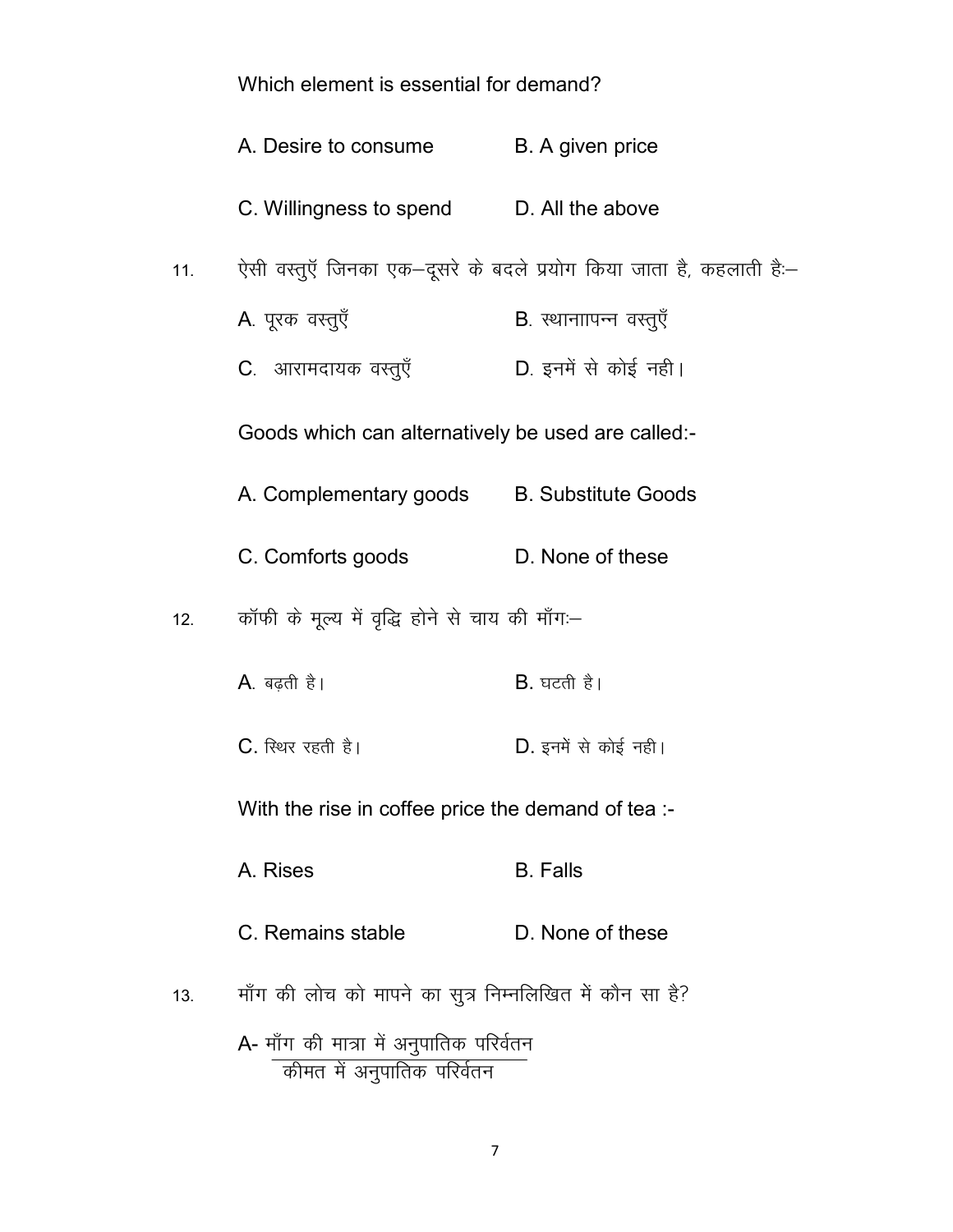$B.$  कीमत में अनुपातिक परिर्वतन

Ek ¡kx esa vu qikfrd ifjoZru

 $C.$  माँग में परिर्वतन कीमत में परिर्वतन D. इनमें से कोई नहीं

Which of the following is a formula for measuring the elasticity of demand?

- A. Proportionate change in Demand Proportionate change in price
- B. Proportionate change in price Proportionate change in demand
- C. Change in Demand Change in Price
- D. None of these
- 14. माँग की कीमत लोच से अभिाप्राय है:-
	- $A$ , कीमत में परिर्वतन के कारण माँग में परिर्वतन
	- $B$  माँग में परिर्वतन
	- C. वास्वविक आय में परिवर्तन
	- $D$  कीमत में परिर्वतन

Price elasticity of demand means:-

- A. Change in demand due to change in price
- B. Change in demand
- C. Change in real Income
- D. Change in price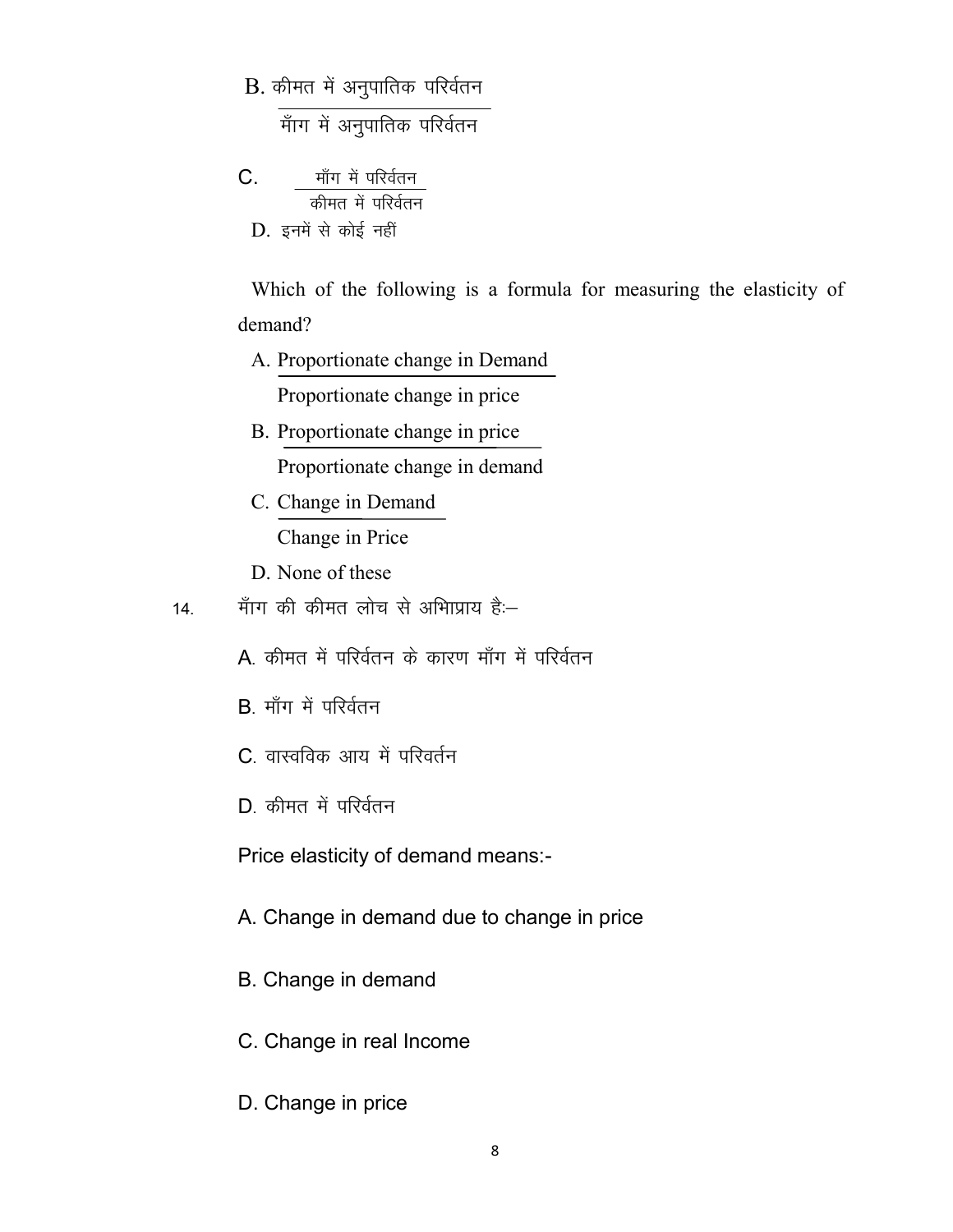| 15. | विलासिता वस्तुओं की माँग:-                           |                                  |
|-----|------------------------------------------------------|----------------------------------|
|     | A- बेलोचदार होती है                                  | B- लोचदार होती है                |
|     | C. अत्यधिक लोचदार होती है                            | D. पूर्णतया बेलोचदार होती है     |
|     |                                                      |                                  |
|     | For Luxury goods, the demand is:-                    |                                  |
|     | A. Inelastic                                         | <b>B.</b> Elastic                |
|     | C. Highly elastic                                    | D. Perfectly Inelastic           |
| 16. | उत्पादन फलन में उत्पादन किसका फलन है?                |                                  |
|     | <b>A</b> . कीमत का                                   | <b>B</b> . उत्पत्ति के साधनों का |
|     | C. कुल व्यय का                                       | D. इनमें से कोई नहीं             |
|     | In Prodution function, production is a function of:- |                                  |
|     | A. Price                                             | B. Factors of production         |
|     | C. Total expenditure                                 | D. None of these                 |
| 17. | उत्पादन का सक्रिय साधन है:–                          |                                  |
|     | A. पूँजी                                             | <b>B</b> . श्रम                  |
|     | C. भूमि                                              | D. इनमें से कोई नहीं।            |
|     | An active factor of production:-                     |                                  |
|     | A. Capital                                           | <b>B.</b> Labour                 |
|     | C. Land                                              | D. None of these                 |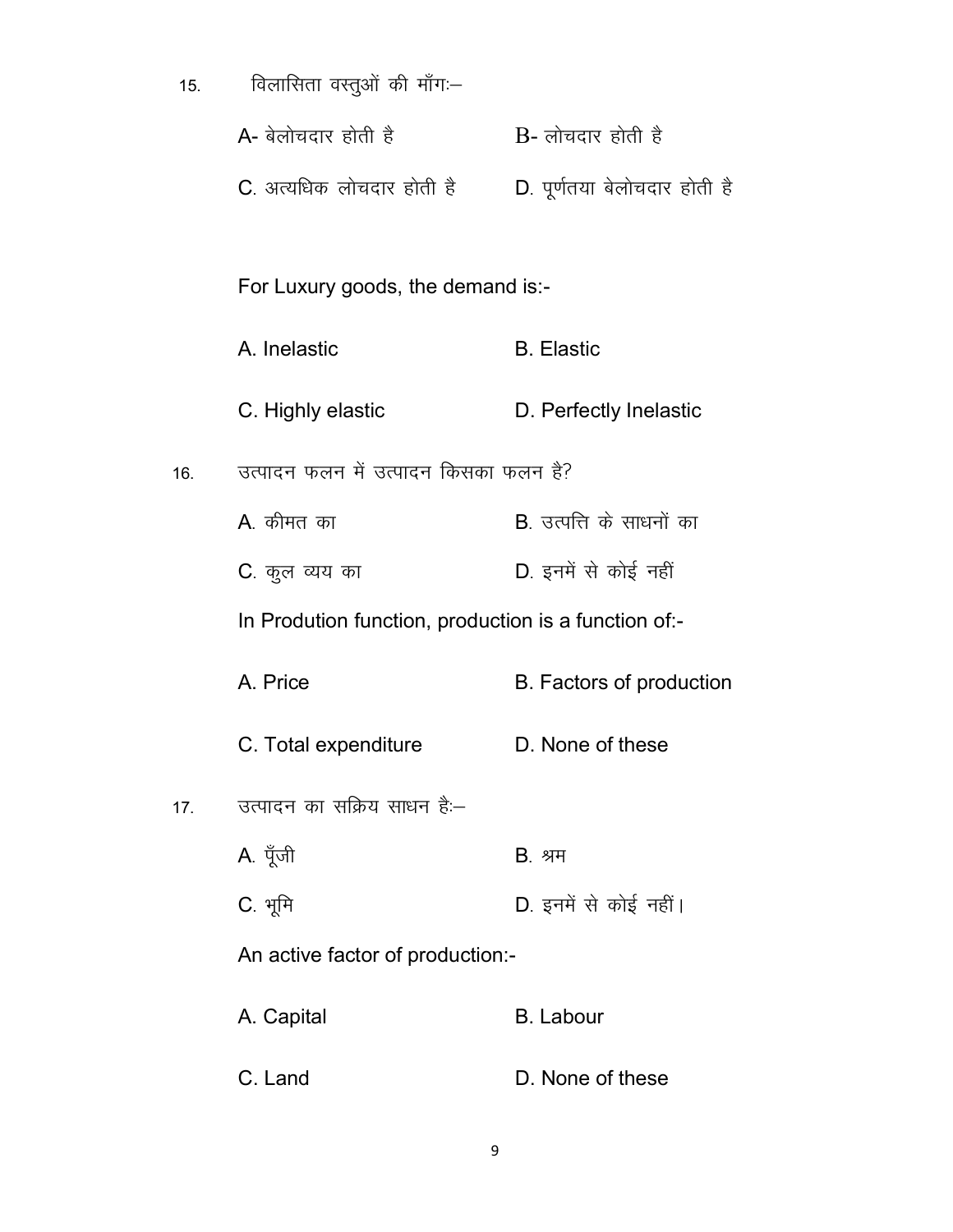| 18. | जो वक्र पहले बढ़ता है, फिर स्थिर होकर घटना आरम्भ करता है वह कौन सा वक्र |                                                                      |
|-----|-------------------------------------------------------------------------|----------------------------------------------------------------------|
|     | कहलाता है?                                                              |                                                                      |
|     | A. APP                                                                  | B. MPP                                                               |
|     | C. TPP                                                                  | $D.$ ये सभी                                                          |
|     |                                                                         | A curve which rises first and starts declining after that is called? |
|     | A. APP                                                                  | <b>B. MPP</b>                                                        |
|     | C. TPP                                                                  | D. All these.                                                        |
| 19. | निम्नलिखित में से कौन उत्पति का साधन नही है :–                          |                                                                      |
|     | A. भूमि                                                                 | <b>B</b> . श्रम                                                      |
|     | C. बाजार                                                                | D. पूँजी                                                             |
|     | Which of the following is not a factor of production:-                  |                                                                      |
|     | A. Land                                                                 | <b>B.</b> Labour                                                     |
|     | C. Market                                                               | D. Capital                                                           |
| 20. | दीर्घकालीन उत्पादन फलन का सम्बन्ध है :                                  |                                                                      |
|     | A. माँग के नियम से                                                      |                                                                      |
|     | <b>B</b> . उत्पति वृद्धि नियम से                                        |                                                                      |
|     | C. पैमाने के प्रतिफल नियम से                                            |                                                                      |
|     | D. माँग की लोच से।                                                      |                                                                      |
|     | Long – run production function is related to:-                          |                                                                      |
|     | A. Law of demand                                                        |                                                                      |

 $10\,$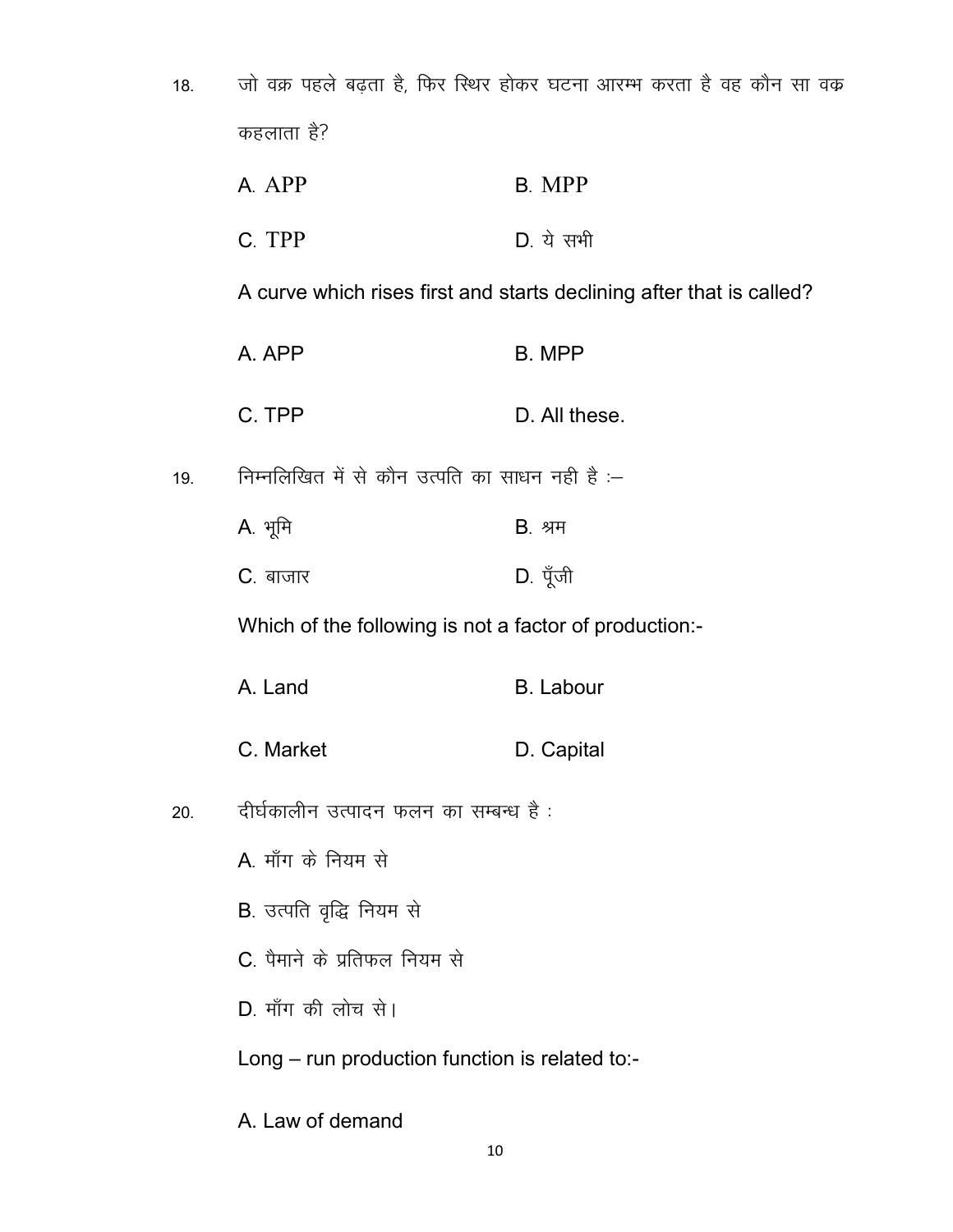|     | B. Law of increasing return                                 |                          |
|-----|-------------------------------------------------------------|--------------------------|
|     | C. Law of return scale                                      |                          |
|     | D. Elasticity of Demand.                                    |                          |
| 21. | मौद्रिक लागत में निम्नलिखित में किसे सम्मिलित किया जाता है? |                          |
|     | $A$ . सामान्य लाभ                                           | $B.$ व्यक्त लागते        |
|     | $C.$ अव्यक्त लागतें                                         | D. उपर्युक्त सभी         |
|     | Which of the following is included in monetary cost:-       |                          |
|     | A. Normal Profit                                            | <b>B.</b> Explicit Cost  |
|     | C. implicit cost                                            | D. All the above         |
| 22. | निम्नलिखित में सही अंकित कीजिए :–                           |                          |
|     | $A. TVC = TC - TFC$                                         | $B. TC = TVC - TFC$      |
|     | $C = TVC + TC$                                              | $D. TC = TVC \times TFC$ |
|     | Which of the following is correct:-                         |                          |
|     | $A. TVC = TC - TFC$                                         | $B. TC = TVC - TFC$      |
|     | C. TFC = $TVC + TC$                                         | $D. TC = TVC \times TFC$ |
| 23. | अवसर लागत का वैकल्पिक नाम है ;                              |                          |
|     | A. आर्थिक लागत                                              | <b>B</b> . सन्तुलन मूल्य |
|     | C. सीमान्त लागत                                             | D. औसत लागत              |
|     |                                                             |                          |

The alternative name of opportunity cost is :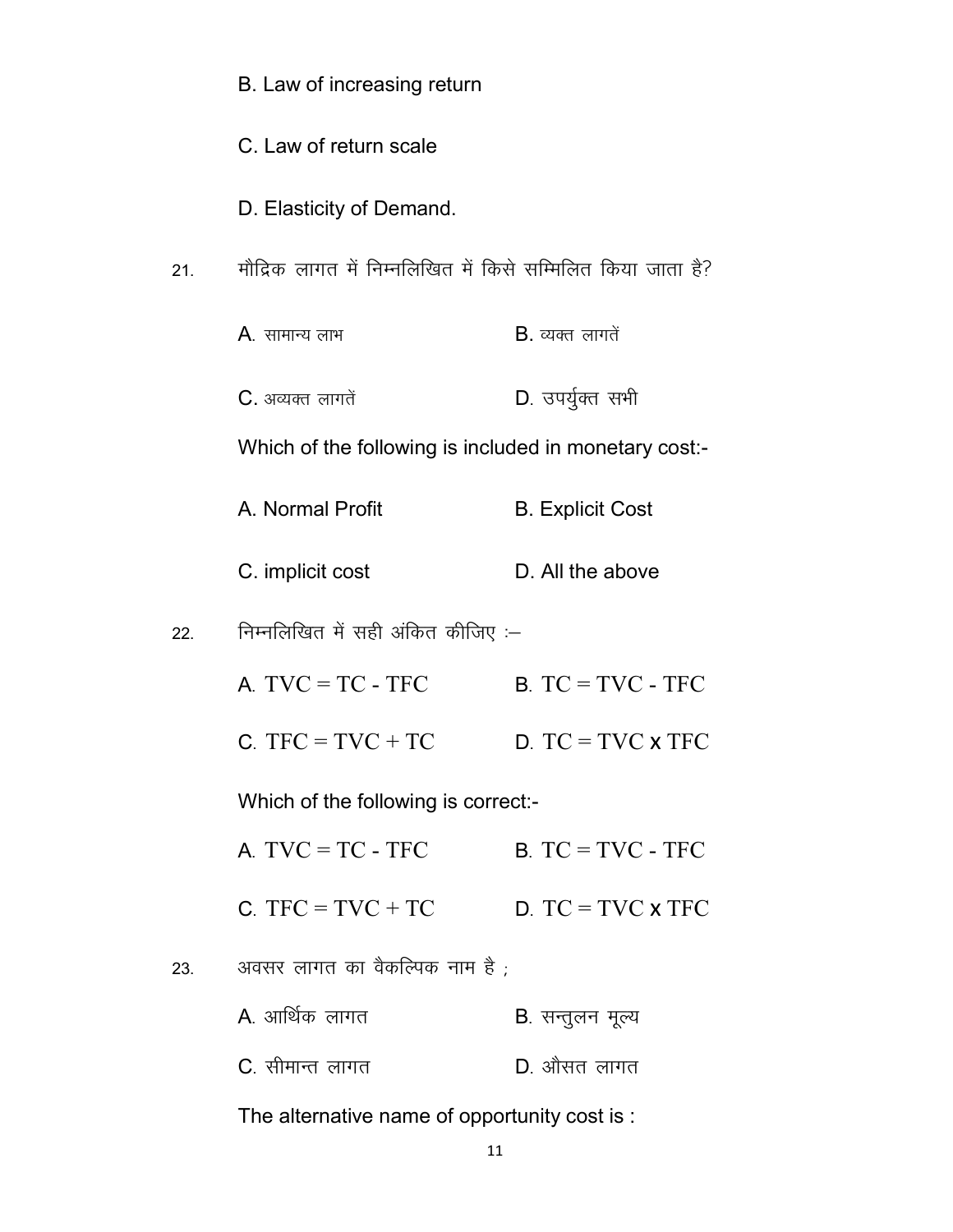|     | A. Economic cost                              |                                       |
|-----|-----------------------------------------------|---------------------------------------|
|     | <b>B.</b> Equilibrium price                   |                                       |
|     | C. Marginal cost                              |                                       |
|     | D. Average cost                               |                                       |
| 24. | पूर्ण प्रतियोगिता में -                       |                                       |
|     | $A. AR = MR$                                  | B. AR > MR                            |
|     | C. AR < MR                                    | $D. AR + AC = MR$                     |
|     | In perfect competition:-                      |                                       |
|     | A. $AR = MR$                                  | B. AR > MR                            |
|     | C. AR < MR                                    | $D. AR + AC = MR$                     |
| 25. | वस्तु की पूर्ति के निर्धारक घटक हैं –         |                                       |
|     | A. वस्तु की कीमत                              | <b>B</b> . सम्बन्धित वस्तुओं की मूल्य |
|     | C. उत्पादन के साधनों की कीमत D. उपर्युक्त सभी |                                       |
|     | Determining factor of supply of goods is:-    |                                       |
|     | A. Price of goods                             |                                       |
|     | B. Price of related goods                     |                                       |
|     | C. Price of factors of production             |                                       |
|     | D. All the above                              |                                       |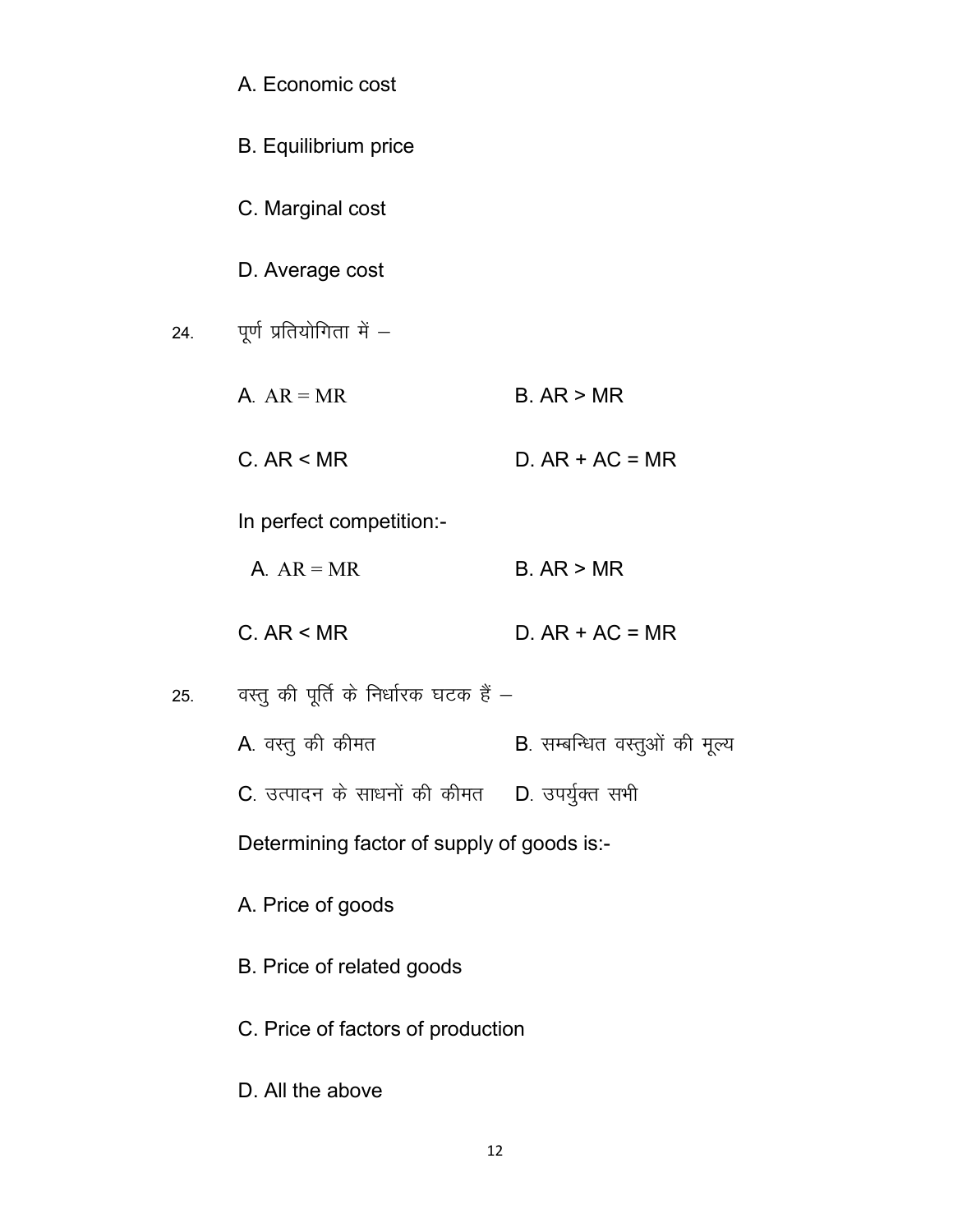- जब कीमत में थोड़ा सा परिर्वतन होने पर पूर्ति में ज्यादा वृद्धि हो जाये तो पूर्ति का 26. स्वरूप निम्नलिखित में कौन-सा होगा :-
	- A. लोचदार  $B$  बेलोचदार

 $27.$ 

28.

C. पूर्णलोचदार D. पूर्णबेलोचदार

When supply increases more with a result of small increase in price, the nature of supply will be:-

- A. Elastic **B.** Inelastic C. Perfectly elastic D. Perfectly Inelastic बाजार की निम्नलिखित में से कौन-सी विशेषता है? B. केता एवं विकेता की मौजूदगी A. एक क्षेत्र D. उपर्युक्त सभी C. वस्तु का एक मूल्य Which of the following is a characteristics of market? A. One area B. Presence of Buyers and sellers C. One price of the commodity D. All of the above बाजार की स्थिति जिसमें वस्तु का केवल एक ही क्रेता होता है, कहलाता है :-A. एकाधिकार B. मोनोप्सोनी
- D. इनमें से कोइ नहीं c. द्वाराधिकार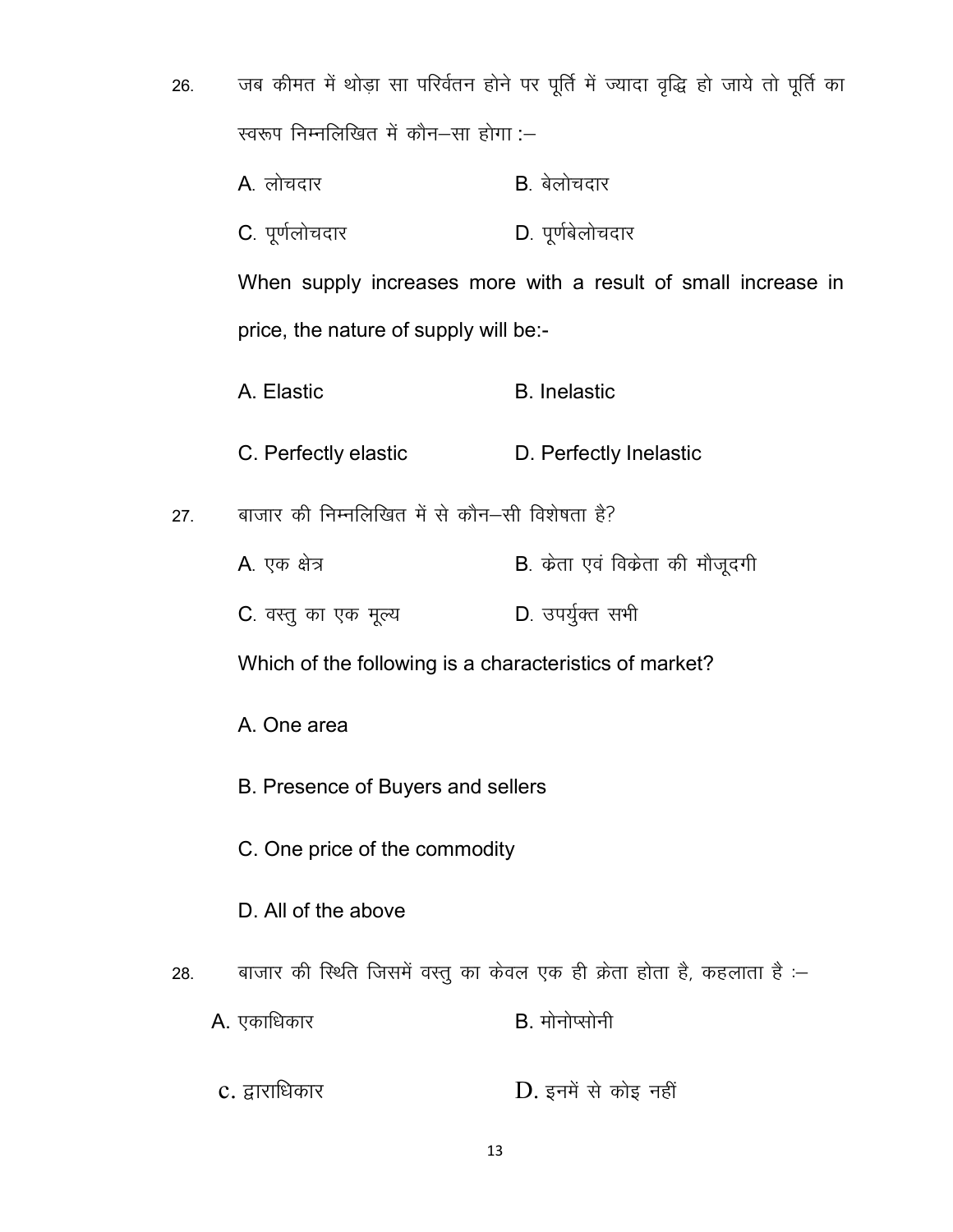|     | Market situation where there is only one buyer is:-                 |                                                             |
|-----|---------------------------------------------------------------------|-------------------------------------------------------------|
|     | A. Monopoly                                                         | B. Monopsony                                                |
|     | c. Duropoly                                                         | D. None of the above                                        |
| 29. | सन्तुलन कीमत के निर्धारक घटक निम्नलिखित में कौन– से हैं?            |                                                             |
|     | A. वस्तु की माँग                                                    | <b>B</b> . वस्तु की पूर्ति                                  |
|     | $C. A$ और $B$ दोनों                                                 | D. इनमें से कोई नहीं                                        |
|     | Which factor determines the equilibrium price?                      |                                                             |
|     | A. Demand of commodity. B. Supply of commodity                      |                                                             |
|     | C. Both A and B                                                     | D. None of these                                            |
| 30. | कीमत निर्धारण प्रक्रिया में समय तत्व का विचार किस ने प्रस्तुत किया? |                                                             |
|     | A. रिकार्डो                                                         | <b>B</b> . वालरस                                            |
|     | C. मार्शल                                                           | D. जे. के. मेहता                                            |
|     |                                                                     | Who gave the concept of Time element in price determination |
|     | process?                                                            |                                                             |
|     | A. Ricardo                                                          | <b>B.</b> Walras                                            |
|     | C. Marshal                                                          | D. J. K. Mehta                                              |
| 31. | अति अल्पकाल में पूर्ति होगी :-                                      |                                                             |
|     | A. पूर्णतः लोचदार                                                   | <b>B</b> . पूर्णतः बेलोचदार                                 |
|     | C. लोचदार                                                           | D. इनमें से कोई नहीं                                        |

14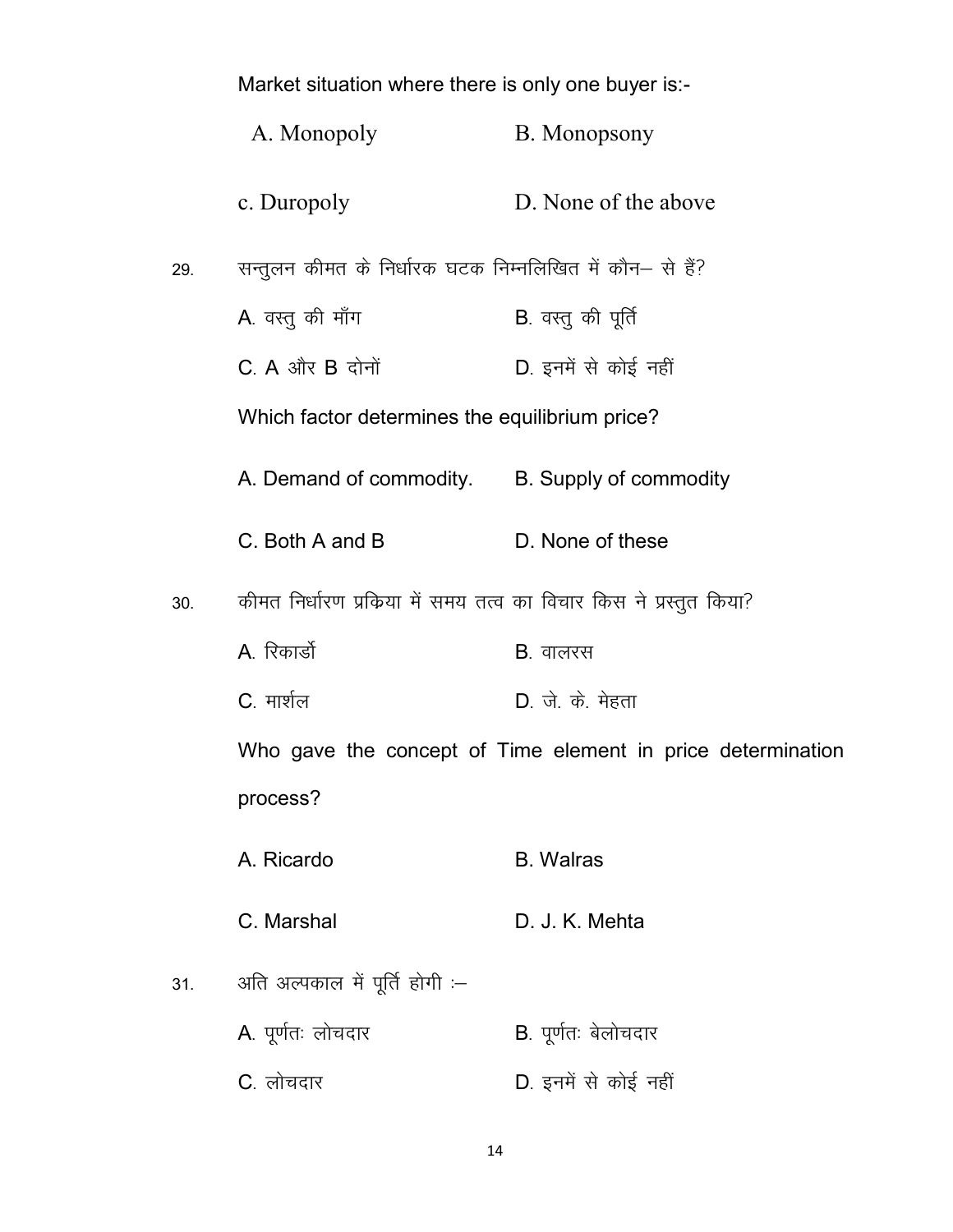|                                            | In very short period, supply will be :-          |                                 |  |  |  |  |
|--------------------------------------------|--------------------------------------------------|---------------------------------|--|--|--|--|
|                                            | A. Perfectly elastic                             | <b>B.</b> Perfectly inelastic   |  |  |  |  |
|                                            | C. Elastic                                       | D. None of these                |  |  |  |  |
| 32.                                        | पूर्ण प्रतियोगी फर्म को सामना करना पड़ता है —    |                                 |  |  |  |  |
|                                            | A. स्थिर कीमत का                                 | B. स्थिर औसत आगम का             |  |  |  |  |
|                                            | C. स्थिर सीमान्त आगम का           D. उपरोक्त सभी |                                 |  |  |  |  |
|                                            | A perfect competitive firm faces:-               |                                 |  |  |  |  |
|                                            | A. Fixed price                                   | <b>B.</b> Constant AR           |  |  |  |  |
|                                            | C. Constant MR                                   | D. All the above                |  |  |  |  |
| 33.                                        | समष्टि अर्थशास्त्र अध्ययन करता है :-             |                                 |  |  |  |  |
|                                            | A. पूर्ण रोजगार का                               | <b>B</b> . समग्र कीमत स्तर का   |  |  |  |  |
|                                            | C. सकल राष्ट्रीय उत्पाद का D. उपरोक्त सभी        |                                 |  |  |  |  |
|                                            | Macro economics studies;-                        |                                 |  |  |  |  |
|                                            | A. Full employment                               | <b>B. Aggregate Price level</b> |  |  |  |  |
|                                            | C. Gross national Product D. All of above        |                                 |  |  |  |  |
| 34.                                        | पूँजी के स्टॉक की वृद्धि कहलाती है $-$           |                                 |  |  |  |  |
|                                            | A. पूँजी हास                                     | B. पूँजी लाभ                    |  |  |  |  |
|                                            | C. पूँजी निर्माण                                 | D. इनमें से कोई नहीं            |  |  |  |  |
| Increase in stock of capital is known as:- |                                                  |                                 |  |  |  |  |

15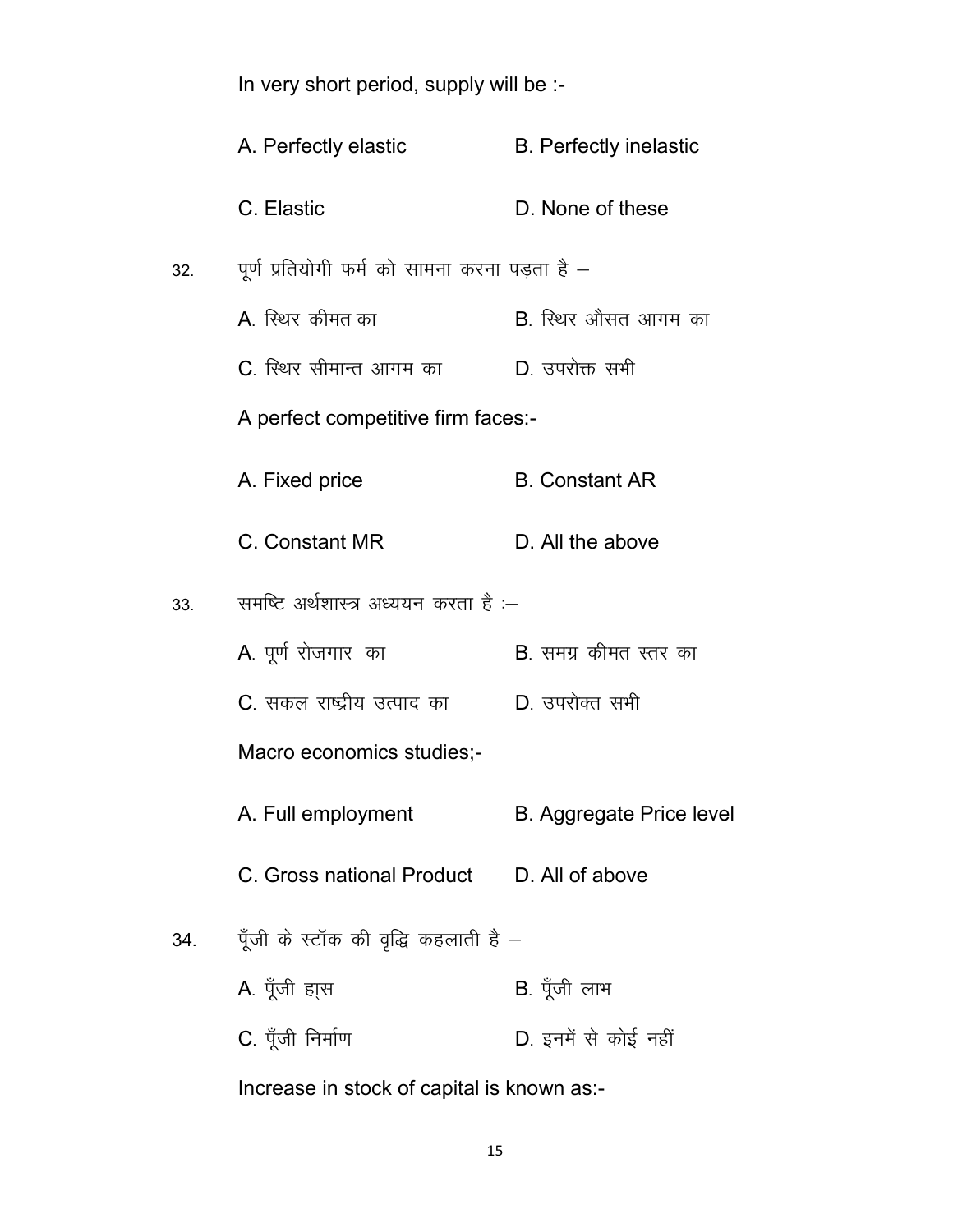|     | A. Capital Loss                                        | <b>B. Capital Profit</b>                                 |
|-----|--------------------------------------------------------|----------------------------------------------------------|
|     | C. Capital Formation                                   | D. None of these                                         |
| 35. | प्राथमिक क्षेत्र में सम्मिलित होता है :-               |                                                          |
|     | A. कृषि                                                | <b>B</b> . खुदरा व्यपार                                  |
|     | C. लघु उधोग                                            | D. इनमें सभी                                             |
|     | Primary sector includes:-                              |                                                          |
|     | A. Agriculture                                         | <b>B. Retail Trading</b>                                 |
|     | C. Small Industries                                    | D. All these                                             |
| 36. | एक खुली अर्थव्यवस्था में सामूहिक माँग के संघटक कौन है? |                                                          |
|     | A. उपभोग                                               |                                                          |
|     | $B.$ निवेश                                             |                                                          |
|     | C. उपभोग + सरकारी व्यय                                 |                                                          |
|     | D. उपभोग + निवेश + सरकारी व्यय + शुद्ध निर्यात         |                                                          |
|     |                                                        | In an open economy which are the components of Aggregate |
|     | demand?                                                |                                                          |
|     | A. Consumption                                         |                                                          |
|     | <b>B.</b> Investment                                   |                                                          |
|     | C. Consumption + Government Expenditure                |                                                          |

D. Consumption + Investment + Govt. Expenditure + Net export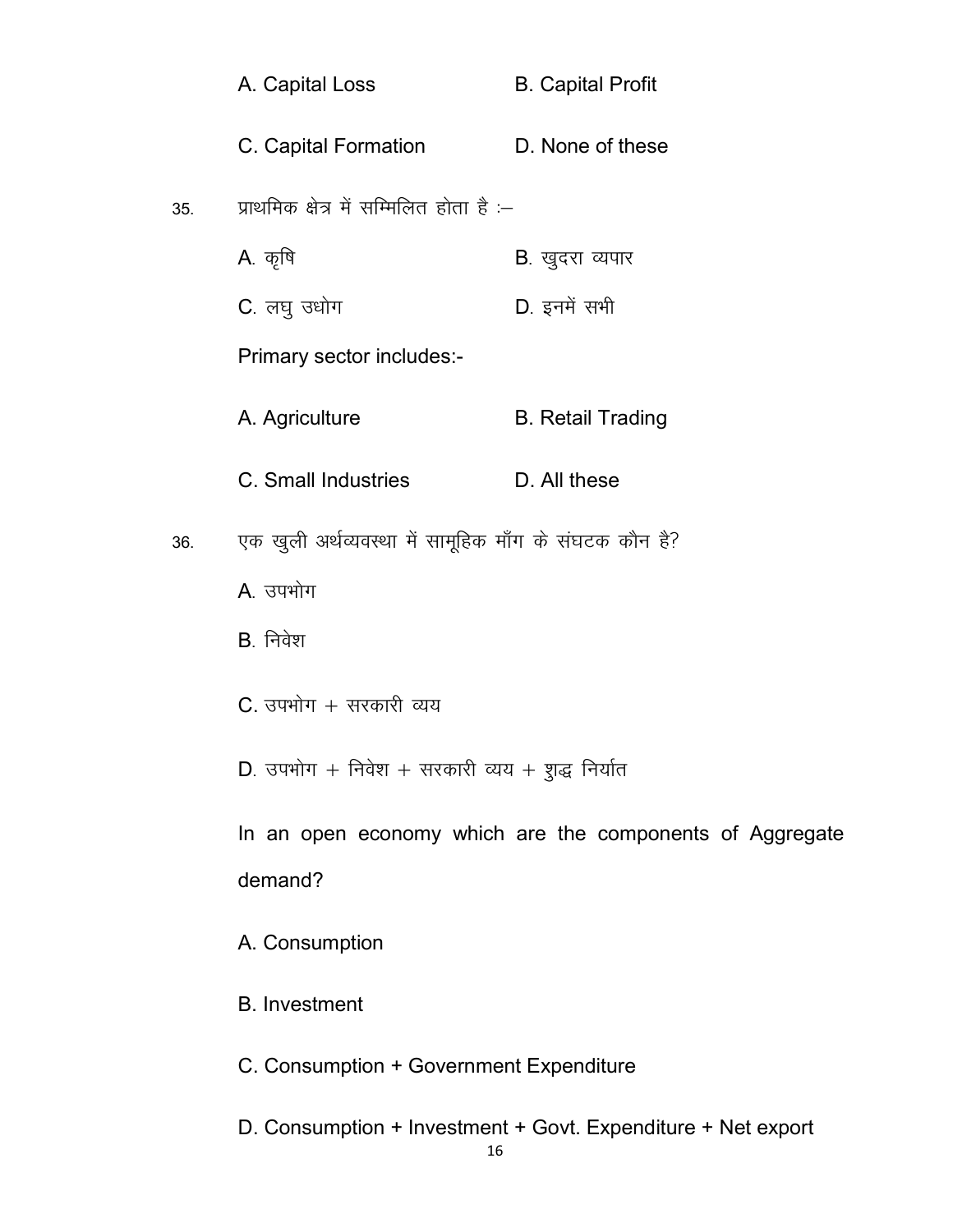द्वितीयक क्षेत्र में कौन–सी सेवाएँ सम्मिलित है? 37.

| A. बीमा            | B. बैंकिग    |
|--------------------|--------------|
| <b>C</b> . व्यापार | D. विनिर्माण |

Which of the following is included in secondary sector?

|     | A. Insurance                                                                    | <b>B.</b> Banking                                               |  |  |  |
|-----|---------------------------------------------------------------------------------|-----------------------------------------------------------------|--|--|--|
|     | C. Trade                                                                        | D. Manufacturing                                                |  |  |  |
| 38. | कौन सा सत्य है ?                                                                |                                                                 |  |  |  |
|     | A. $GNP = GDP + \hat{E}$ सावट                                                   | <b>B.</b> NNP = GNP + धिसावट                                    |  |  |  |
|     | <b>C</b> . $NNP = GNP$ - घिसावट                                                 | $D. GNP = NNP -$ धिसावट                                         |  |  |  |
|     | Which one is true?                                                              |                                                                 |  |  |  |
|     | A. $GNP = GDP + Depreciation$                                                   |                                                                 |  |  |  |
|     | $B. NNP = GNP + Depreciation$                                                   |                                                                 |  |  |  |
|     | C. $NNP = GNP$ - Depreciation                                                   |                                                                 |  |  |  |
|     | $D.$ GNP = NNP - Depreciation                                                   |                                                                 |  |  |  |
| 39. | किसी अर्थव्यवस्था में एक वर्ष के अन्तर्गत उत्पादित अन्तिम वस्तुओं तथा सेवाओं के |                                                                 |  |  |  |
|     | बाजार मूल्य को कहते है।                                                         |                                                                 |  |  |  |
|     | A. कुल राष्ट्रीय उत्पाद                                                         | <b>B</b> . राष्ट्रीय आय                                         |  |  |  |
|     | C. कुल घरेलू उत्पाद                                                             | D. विशुद्ध राष्ट्रीय आय                                         |  |  |  |
|     |                                                                                 | The market Value of all final goods and services produced in an |  |  |  |

economy over a year is called;-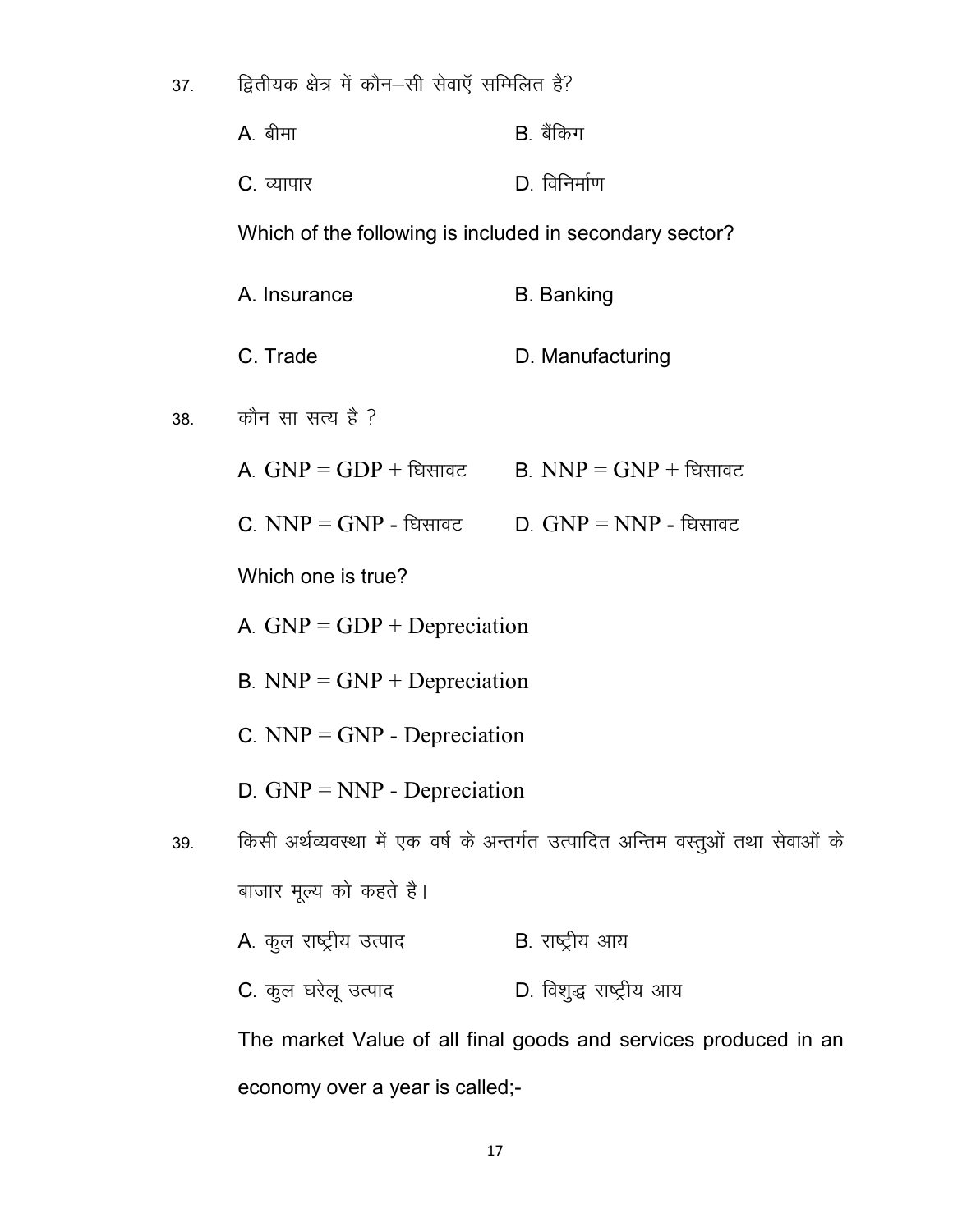|     | A. Gross National Product B. National Income              |                                |
|-----|-----------------------------------------------------------|--------------------------------|
|     | C. Gross domestic Product D. Net National Income          |                                |
| 40. | राष्ट्रीय आय का मापन किस विधि से किया जाता है?            |                                |
|     | A. उत्पादन विधि                                           | <b>B</b> . आय विधि             |
|     | C. व्यय विधि                                              | $D_{\cdot}$ ये सभी             |
|     | Which method is adopted in measuring National Income?     |                                |
|     | A. Production Method                                      | <b>B. Income Method</b>        |
|     | C. Expenditure Method D. All of these                     |                                |
| 41. | लाभ के कौन–से घटक हैं ?                                   |                                |
|     | $A.$ लाभांश                                               | <b>B</b> . अवतिरित लाभ         |
|     | C. निगम लाभ कर                                            | $D_{\cdot}$ ये सभी             |
|     | Which one is a component of profit?                       |                                |
|     | A. Dividend                                               | <b>B. Undistributed Profit</b> |
|     | C. Corporate Profit Tax D. All these                      |                                |
| 42. | ''मुद्रा वह है जो मुद्रा का कार्य करे'' किसने यह कहा था ? |                                |
|     | A. हार्टले विदर्स                                         | <b>B</b> . हाट्रे              |
|     | C. थामस                                                   | D. कीन्स                       |
|     | "Money is what money does" who said it?                   |                                |
|     | A. Hartley Withers                                        | <b>B.</b> Hawtrey              |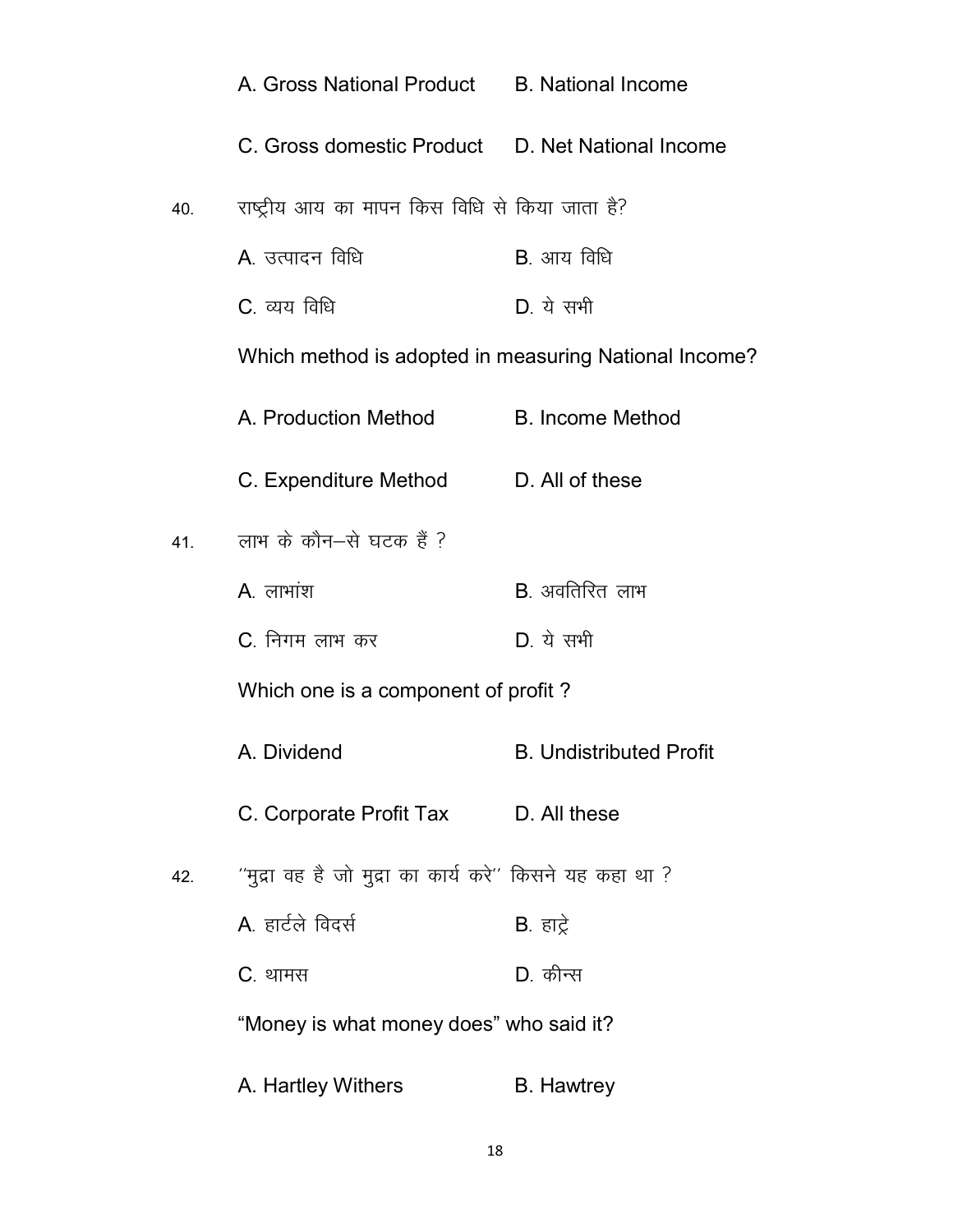|     | C. Thomas                                                     | D. Keynes                        |  |  |  |
|-----|---------------------------------------------------------------|----------------------------------|--|--|--|
| 43. | मुद्रा के प्राथमिक कार्य के अंतर्गत किसे शामिल किया जाता है ? |                                  |  |  |  |
|     | A. विनिमय का माध्यम                                           | <b>B</b> . मूल्य का मापक         |  |  |  |
|     | $C. A$ और $B$ दोनों                                           | D. मूल्य का संचय                 |  |  |  |
|     | Which is included in the Primary function of money?           |                                  |  |  |  |
|     | A. Medium of Exchange B. Measure of Value                     |                                  |  |  |  |
|     | C. Both A and B                                               | D. Store of Value                |  |  |  |
| 44. | मुद्रा की पूर्ति से हमारा आशय है :                            |                                  |  |  |  |
|     | A बैंक में जमा राशि                                           |                                  |  |  |  |
|     | <b>B</b> . जनता के पास उपलब्ध रूपये                           |                                  |  |  |  |
|     | C. डाकघर में जमा, बचत खाते की राशि                            |                                  |  |  |  |
|     | D. इनमें से सभी                                               |                                  |  |  |  |
|     | By supply of money we mean :                                  |                                  |  |  |  |
|     | A. Money deposited in Bank                                    |                                  |  |  |  |
|     | B. Money available with public                                |                                  |  |  |  |
|     | C. Deposit with Post office saving bank                       |                                  |  |  |  |
|     | D. All of these                                               |                                  |  |  |  |
| 45. | वस्तु—विनिमय प्रणाली में कौन से लाभ हैं ?                     |                                  |  |  |  |
|     | A. सरल प्रणाली                                                | <b>B</b> . आपसी सहयोग में वृद्धि |  |  |  |
|     |                                                               |                                  |  |  |  |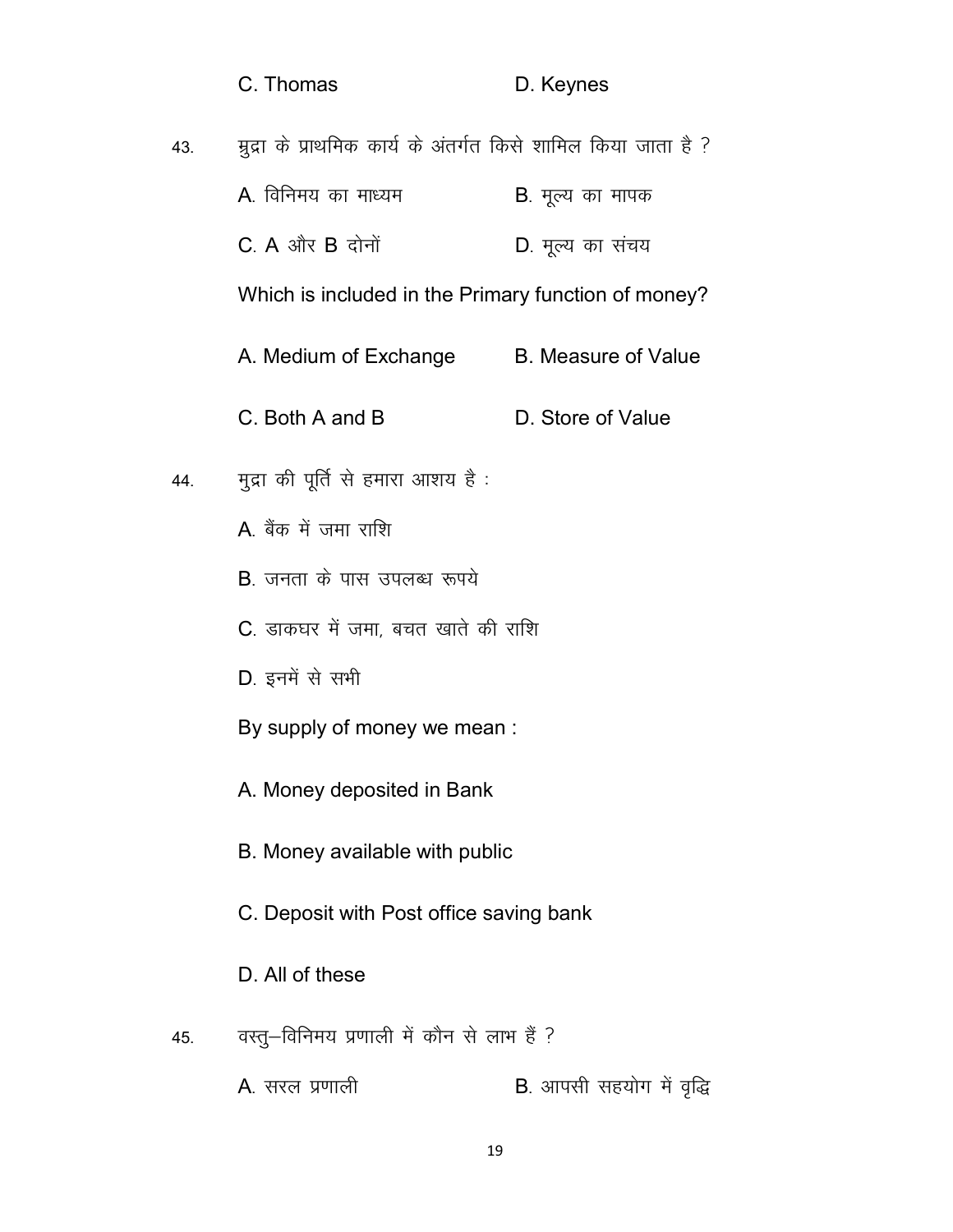|     | C. आर्थिक असमानताए नहीं             D. उपर्युक्त सभी                                              |                                    |  |  |  |
|-----|---------------------------------------------------------------------------------------------------|------------------------------------|--|--|--|
|     | What are the advantage of Barter System?                                                          |                                    |  |  |  |
|     | A. Simple System                                                                                  | <b>B. More Mutual Co-operation</b> |  |  |  |
|     | C. No Economic Disparities D. All the above                                                       |                                    |  |  |  |
| 46. | व्यापारिक बैंक किस प्रकार का ऋण देते हैं ?                                                        |                                    |  |  |  |
|     | A. नकद साख                                                                                        | B. अधिविकर्ष                       |  |  |  |
|     | C. ऋण एंव अग्रिम                                                                                  | D. उपर्युक्त सभी                   |  |  |  |
|     | What type of loan is advanced by Commercial Bank?                                                 |                                    |  |  |  |
|     | A. Cash credit                                                                                    | <b>B.</b> Overdraft                |  |  |  |
|     | C. Loan and Advance D. All of these                                                               |                                    |  |  |  |
| 47. | केन्द्रीय बैंक के लिए कौन–सा कथन सही है ?                                                         |                                    |  |  |  |
|     | A. केन्द्रीय बैंक देश का सर्वोच्च बैंक है –                                                       |                                    |  |  |  |
|     | B. केन्द्रीय बैंक पर सरकार का स्वामित्व होता है।                                                  |                                    |  |  |  |
|     | C. केन्द्रीय बैंक देश में बैंकिंग प्रणाली का संचालन करता है                                       |                                    |  |  |  |
|     | D. उपर्यूक्त सभी                                                                                  |                                    |  |  |  |
|     | Which statement is true for the central Bank?                                                     |                                    |  |  |  |
|     | A. Central Bank is the Apex Bank of the country<br>B. Ownership of the Government on Central Bank |                                    |  |  |  |
|     |                                                                                                   |                                    |  |  |  |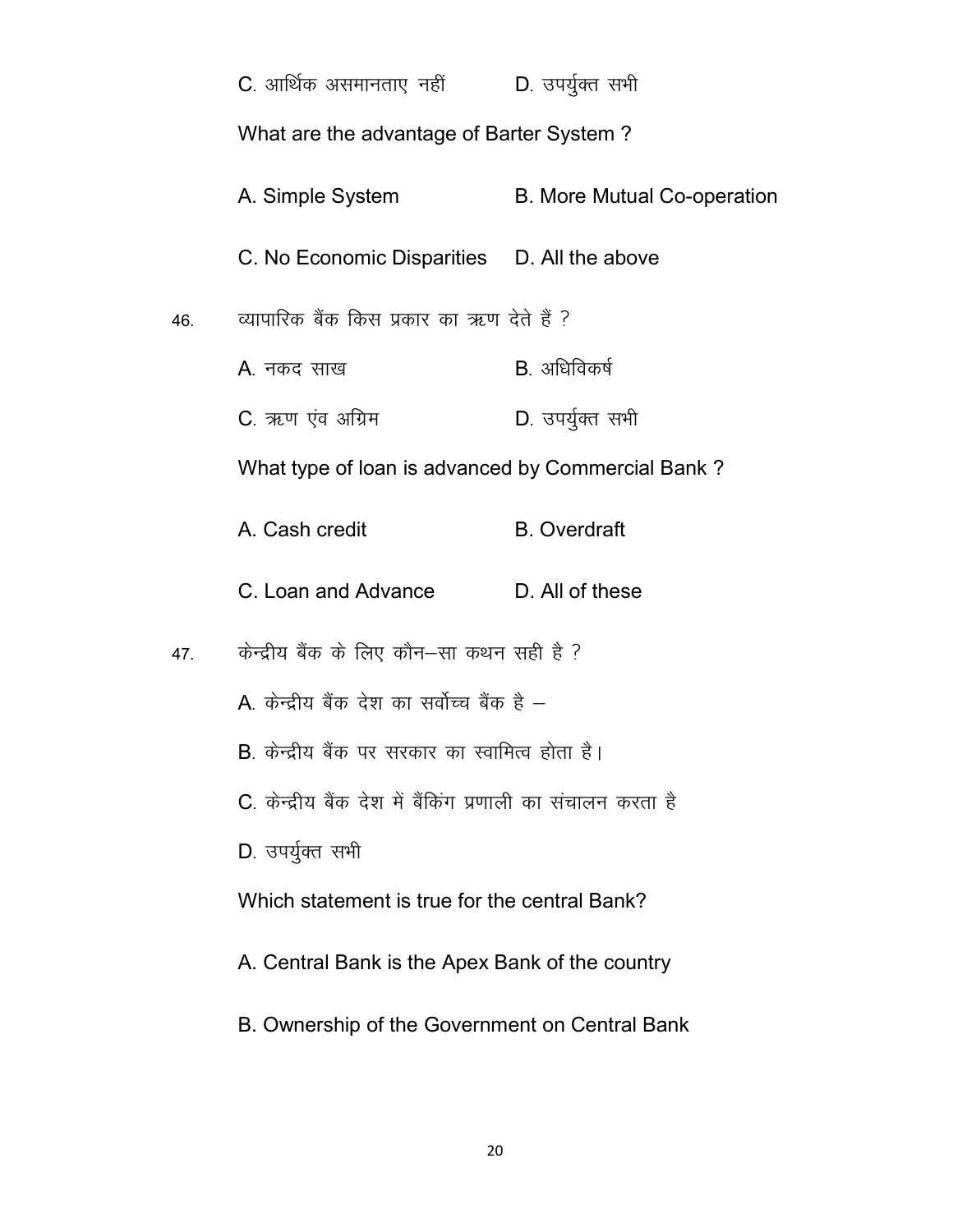C. Central Bank Regulates the entire banking system in the country.

D. All the above

- 48. केन्द्रीय बैंक द्वारा कौन–सी मुद्रा जारी की जाती है ?
	- $A$ . चलन मुद्रा  $B$ . साख मुद्रा
	- C. सिक्के<br>
	D. इनमें से सभी

Which type of currency is issued by Central Bank?

- A. Currency B. Credit Money
- C. Coins D. All of these

49. भारत में बैंकिंग क्षेत्र सुधार प्रारम्भ हुआ :

- A. 1969 ਸੇਂ B. 1981 ਸੇਂ
- **C**. 1991 में **D. 2001 में**

Banking Sector Reforms in India began in :

- A. 1969 B. 1981
- C. 1991 D. 2001

50. भारत में 14 बड़े अनुसूचित व्यावसायिक बैंको का राष्ट्रीयकरण किया गया :-

- A. 1949 ਸੇਂ B. 1955 ਸੇਂ
- C. 1969 ਸੇਂ D. 2000 ਸੇਂ

14 big scheduled commercial banks in India were nationalist in :

A. 1949 B. 1955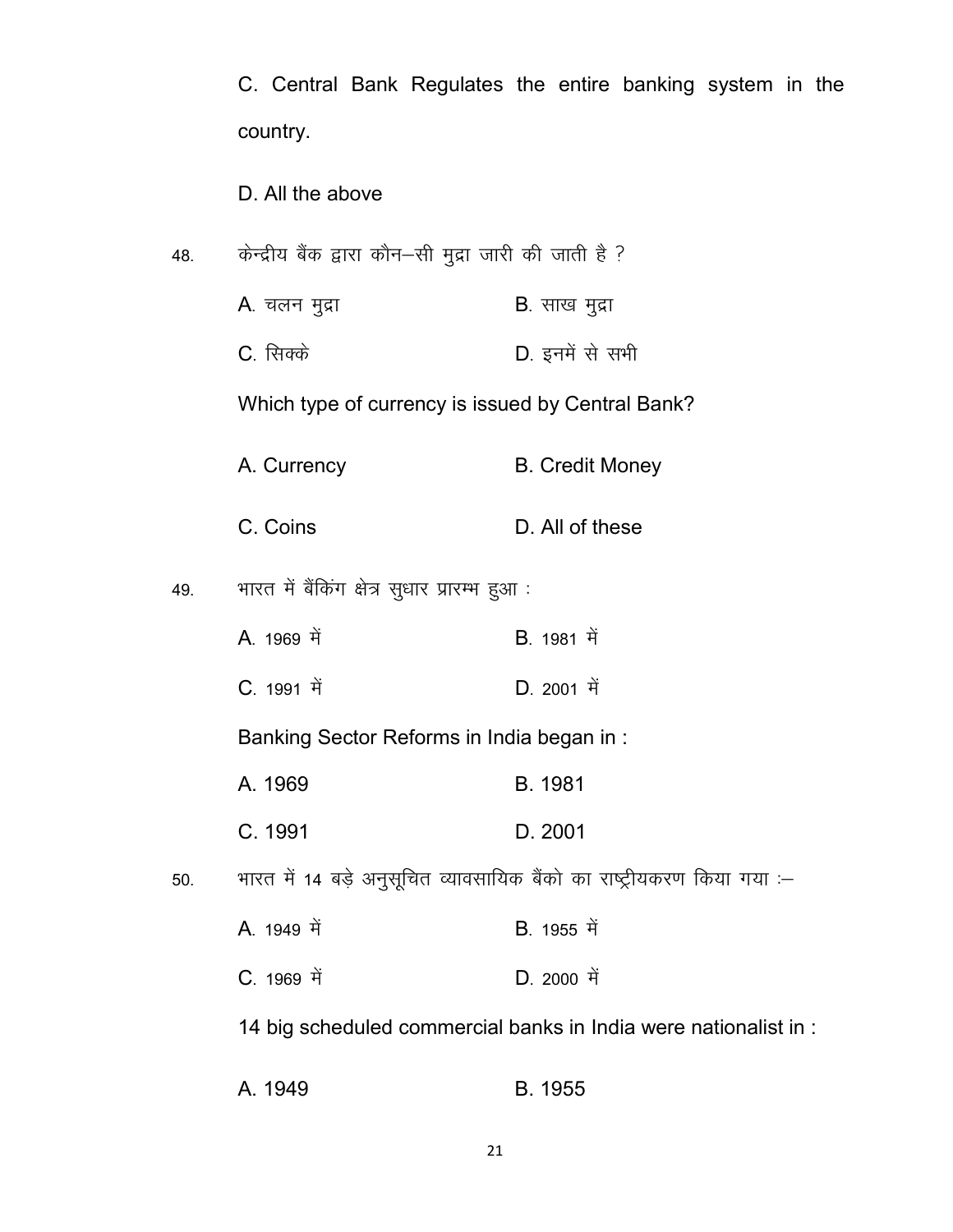|     | C. 1969                                                  | D. 2000                                                 |
|-----|----------------------------------------------------------|---------------------------------------------------------|
| 51. | "पूर्ति स्वयं माँग का सृजन करती है" किसने यह नियम दिया ? |                                                         |
|     | A. जे0 बी0 से0 ने                                        | B. जे0 एस0 मिल ने                                       |
|     | C. कीन्स ने                                              | D. रिकार्डो ने                                          |
|     | "Supply creates its Own Demand". Who gave this law?      |                                                         |
|     | A. J. B. Say                                             | <b>B. J. S. Mill</b>                                    |
|     | C. Keynes                                                | D. Ricardo                                              |
| 52. | कीन्स का रोजगार सिद्धान्त किस घटक पर निर्भर है ?         |                                                         |
|     | A. प्रभावपूर्ण माँग                                      | $B.$ पूर्ति                                             |
|     | C. उत्पादन क्षमता                                        | D. इनमें से कोई नहीं                                    |
|     |                                                          | On which factor Keynesian Theory of Employment depends? |
|     | A. Effective Demand                                      | <b>B.</b> Supply                                        |
|     | C. Production Efficiency D. None of these                |                                                         |
| 53. | कौन–सा कथन सत्य है ?                                     |                                                         |
|     | $A. MPC + MPS = 0$                                       | $B. MPC + MPS < 1$                                      |
|     | $C. MPC + MPS = 1$ D. MPC + MPS > 1                      |                                                         |
|     | Which statement is true?                                 |                                                         |
|     | $A. MPC + MPS = 0$                                       | $B. MPC + MPS < 1$                                      |
|     | $C.$ MPC + MPS = 1                                       | D. MPC + MPS $> 1$                                      |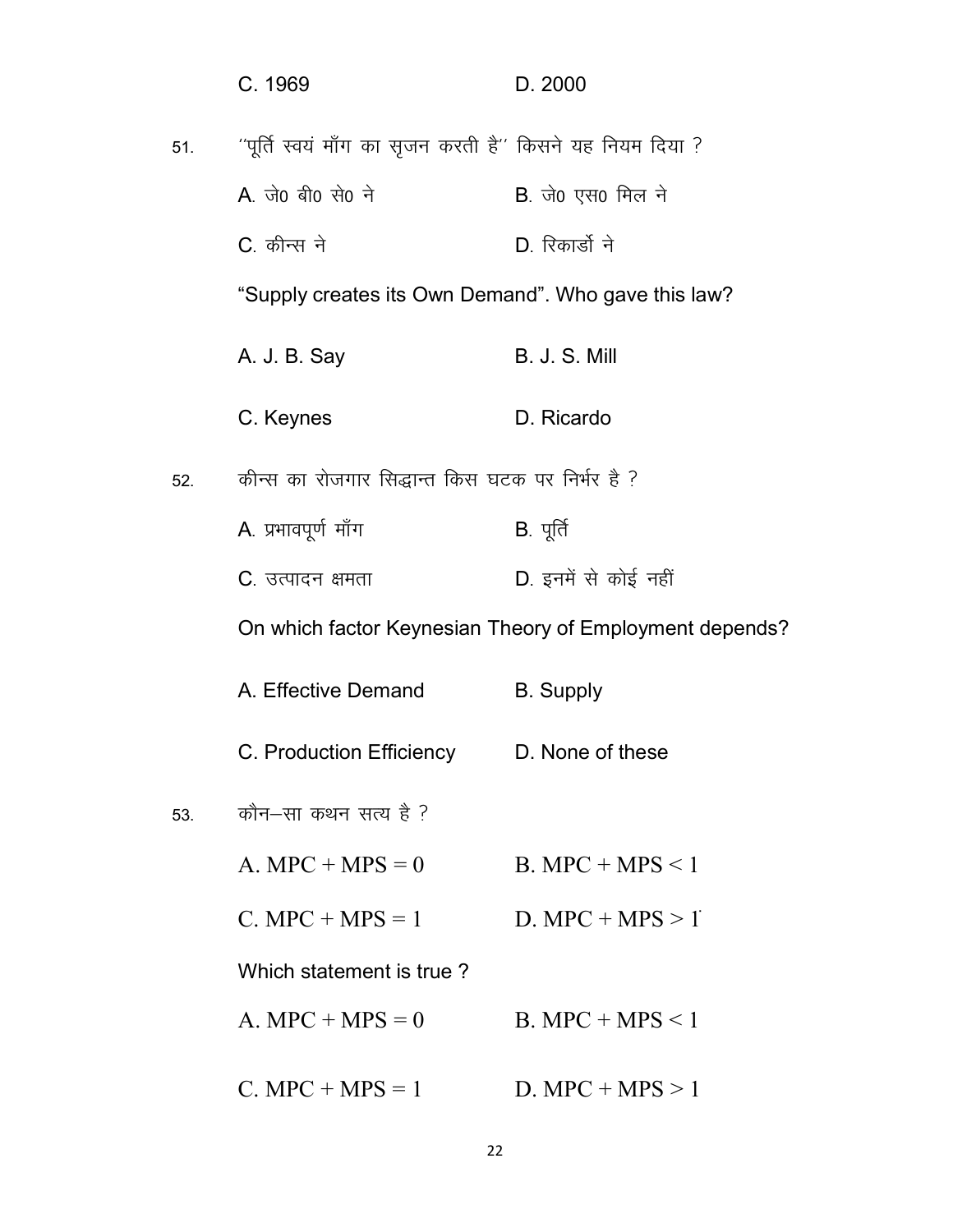| 54. |  |  | "Traited Economics Politique" नामक पुस्तक के लेखक कौन है ? |  |  |  |  |  |  |  |
|-----|--|--|------------------------------------------------------------|--|--|--|--|--|--|--|
|-----|--|--|------------------------------------------------------------|--|--|--|--|--|--|--|

| A. पीगू          | <b>B</b> . जे0 बी0 से |
|------------------|-----------------------|
| C. जे0 एम0 कीन्स | D. रिकार्डो           |

Who is the writer of "Traited Economic Politique"?

- A. Pigou B. J. B. Say
- C. J. M. Keynes D. Ricardo
- कौन-सा कथन सत्य है ? 55.
	- A.  $K = \frac{1}{MPC}$ B.  $K = \frac{1}{MPS}$ C.  $K = \frac{1}{1 - MPS}$ D.  $K = \frac{1}{1 + MPS}$

Which statement is correct?

A.  $K = \frac{1}{MPC}$ B.  $K = \frac{1}{MPS}$ 

C. 
$$
K = \frac{1}{1 - MPS}
$$
 D.  $K = \frac{1}{1 + MPS}$ 

अवस्फीतिक अंतराल की दशाओं में: 56.

- C. पूर्ति एवं माँग दोनों बराबर होते हैं D. इनमें से कोई नहीं
- In the situation of deflationary gap :
- A. Demand increases rapidly
- B. Supply increases rapidly
- C. Both demand and supply are equal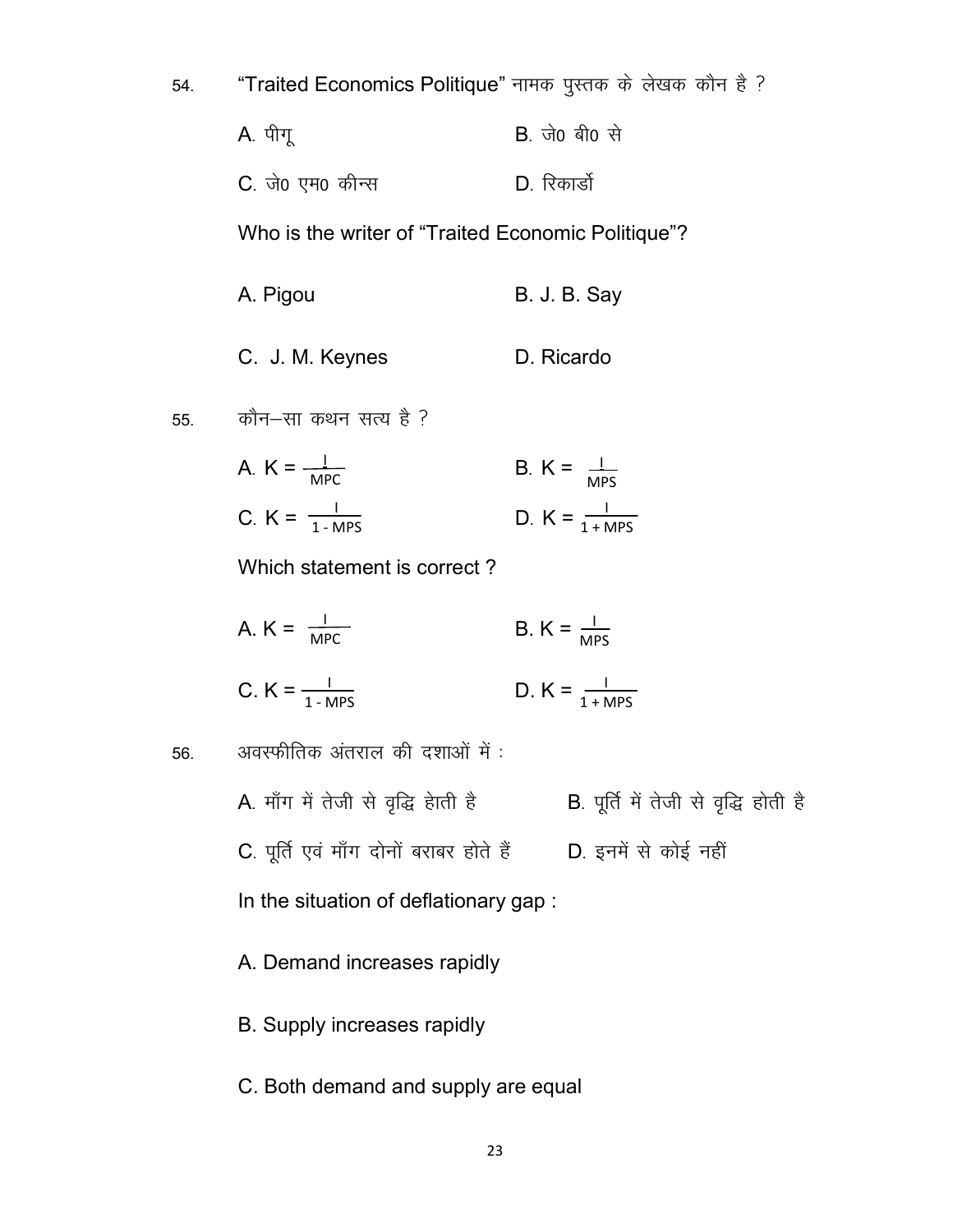#### D. None of these

स्फीतिक अंतराल को ठीक करने के लिए मौद्रिक उपाय कौन-से हैं ? 57.

- A. बैंक दर में वृद्धि B. खुले बाजार में प्रतिभूतियाँ बेचना C. नकद कोष अनुपात में वृद्धि D. उपर्युक्त सभी Which monetary measure is adopted in correcting Inflationary Gap?
	- A. Increase in Bank Rate
	- B. Selling Securities in open Market
	- C. Increase in Cash Reserve Ratio
	- D. All the above
- प्रत्यक्ष कर के अंतर्गत किसे शामिल किया जाता है ? 58.
	- A. आय कर **B**. उपहार कर
	- $C. A$  और  $B$  दोनों D. उत्पाद कर

Which is included under Direct Tax?

- A. Income Tax **B.** Gift Tax
- C. Both A and B D. Excise Duty
- विदेशी विनिमय दर का निर्धारण होता है: 59.
	- $B$ , मोल $-$ तोल द्वारा A. सरकार द्वारा
	- C. विश्व बैंक द्वारा D. मांग एवं पूर्ति की शक्तियों द्वारा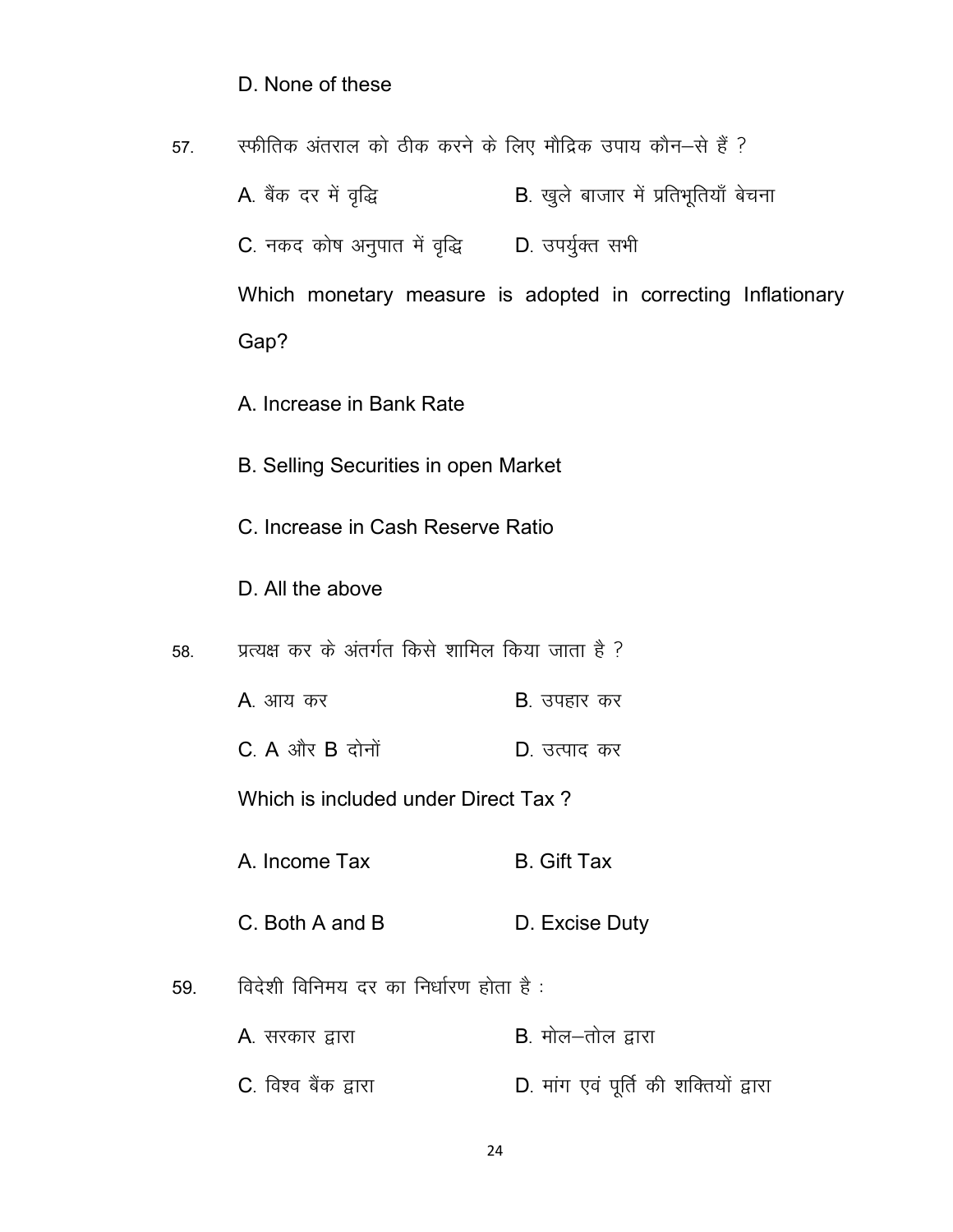Foreign exchange rate is determined by:

|     | A. Government                   | <b>B.</b> Bargaining                      |
|-----|---------------------------------|-------------------------------------------|
|     | C. World Bank                   | D. Demand and Supply Forces               |
| 60. | व्यापार संतुलन का अर्थ होता है: |                                           |
|     | A. पूँजी के लेन-देन से          | <b>B</b> . वस्तूओं के आयात एवं निर्यात से |
|     | C. कूल क्रेडिट तथा डेबिट से     | D. इनमें से सभी                           |
|     | <b>Balance of Trade means:</b>  |                                           |
|     | A. Capital Transaction          | B. Import and Export of goods             |
|     | C. Total Credit and Debit       | D. All of these                           |

### <u>खण्ड-ब/Section-B</u>

# गैर-वस्तुनिष्ठ प्रश्न / Non-Objective Type Questions

# लघु उत्तरीय प्रश्न/Short Answer Type Questions

प्रश्न संख्या 1 से 27 तक लघू उत्तरीय प्रश्न हैं। इनमें से किन्हीं 15 प्रश्नों के उत्तर दें। प्रत्येक प्रश्न के लिए 2 अंक निर्धारित हैं।  $(15x2=30)$ 

Question no. 1 to 27 are Short answer type questions. Answer any 15 questions. Each question carries 2 marks. (15x2=30)

1. किन्हीं दो आर्थिक क्रियाओं को बताइए।

Mention any two Economic Activities.

2. पूँजीवादी अर्थव्यवस्था को परिभाषित कीजिए।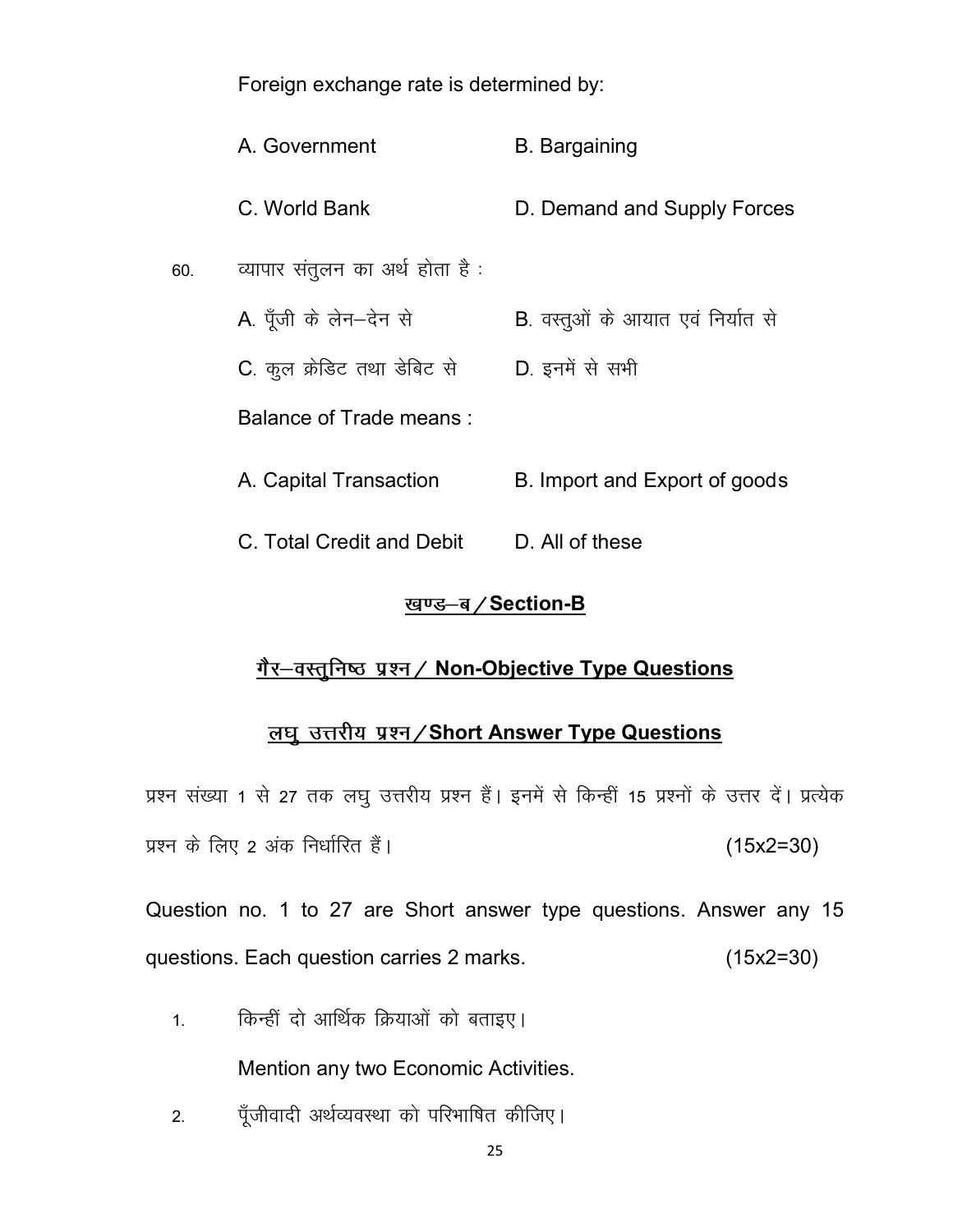Define Capitalistic Economy.

3. कुल उपयोगिता का सुत्र लिखें।

Write the formula of Total Utility.

4. मॉंग के दो निर्धारक तत्व बताइए।

Name two determinants of Demand.

5. माँग के नियम के क्या अपवाद हैं?

What are the exceptions of law of Demand?

6. स्थिर लागत की परिभाषा दीजिए।

Define fixed cost.

7. संतुलन कीमत किसे कहते हैं ?

What is Equilibrium Price?

8. पुक वस्तु की पूर्ति को प्रभावित करने वाले दो कारक बताइए।

Mention two factors affecting the supply of a commodity.

9. बाजार की दो प्रमुख विशेषताएँ लिखिए।

Write two main features of Market.

10. पकाधिकारी प्रतियोगिता के दो प्रमुख विशेषताएँ लिखिए।

Write two main features of Monopolistic Competition.

11. समष्टि अर्थशास्त्र की दो विशेषताओं को बताइए।

Mention two features of Macro Economics.

12. आय का चक्रीय प्रवाह समझाइये।

Explain the Circular Flow of Income.

13. प्राथमिक क्षेत्र के संघटकों के नाम लिखें।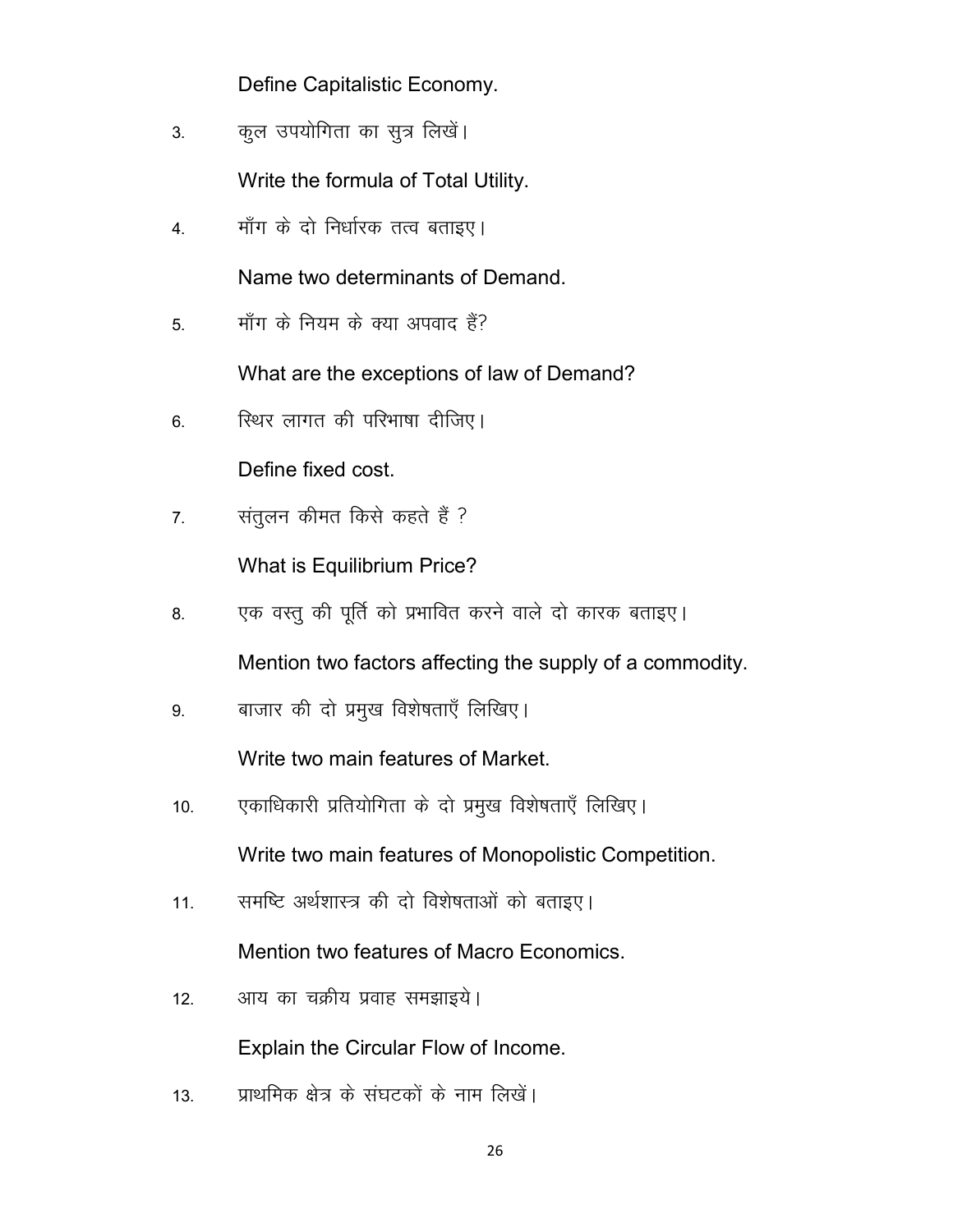Write two components of primary sector.

- 14. अर्थव्यवस्था के द्वितीयक क्षेत्र की परिभाषा दीजिए। Define secondary sector of the economy.
- 15. अच्छी मुद्रा के किसी दो गुणों को लिखें।

Write any two merits of a good money.

- 16. मुद्रा के दो मुख्य कार्यों को लिखिए। Write two primary functions of money.
- 17. सावधि जमा के दो गूणों को लिखें :–

Write two merits of term deposit.

18. साख निर्माण से क्या आशय है ?

What is meant by credit creation?

19. केन्द्रीय बैंक के दो मुख्य कार्य बताइए।

Mention two main functions of a Central Bank

20. 'समाशोधन गृह' को परिभाषित कीजिए।

Define 'Clearing House'.

21. समग्र माँग के दो घटक बताइए।

Mention two components of aggregate demand.

22. राजकोषीय नीति का क्या अर्थ है ?

What is meant by Fiscal Policy ?

23. बैंक दर क्या होता हे ?

What is Bank Rate ?

24. व्यापार चक्र को परिभाषित करें।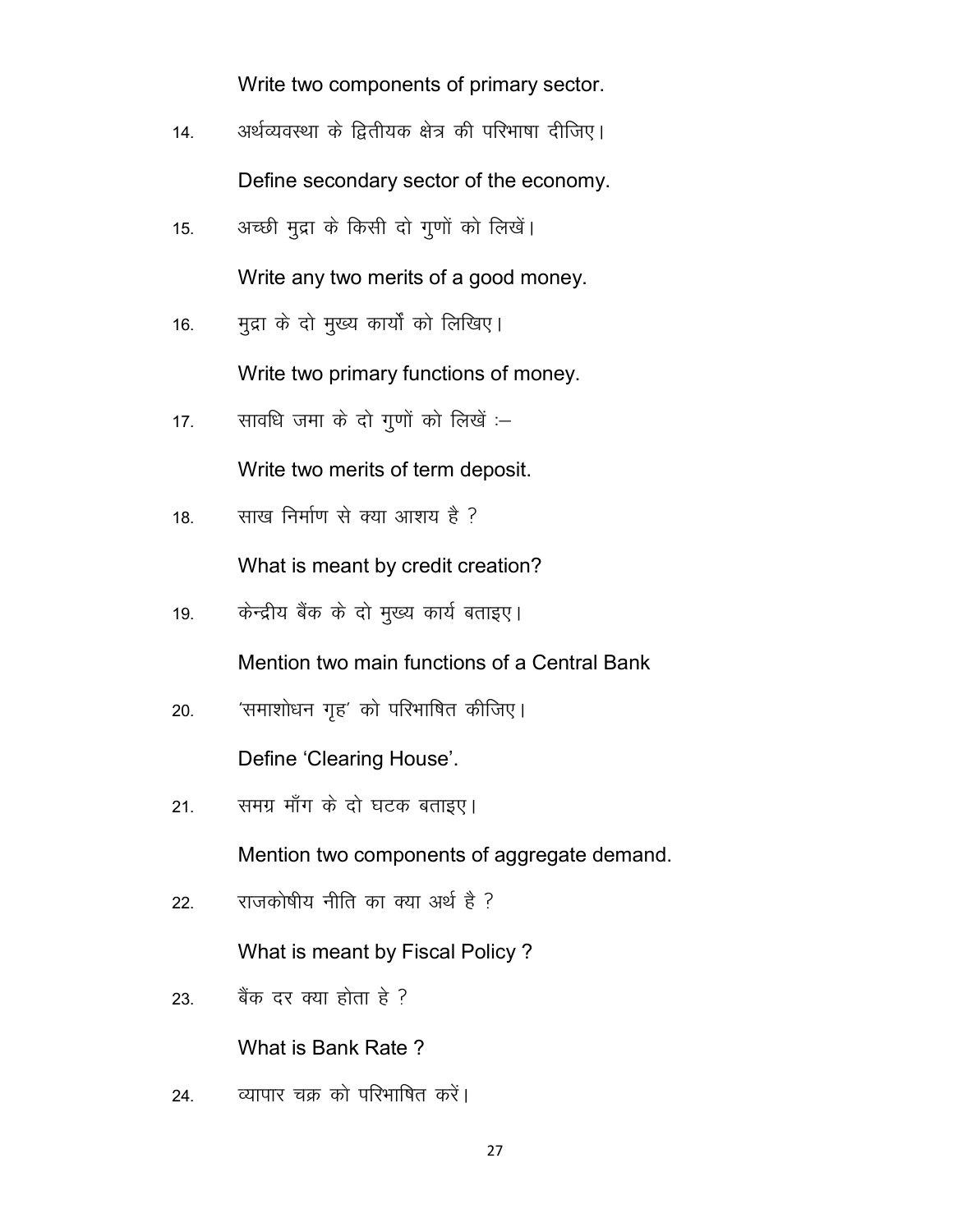Define Trade Cycle.

अप्रत्यक्ष कर के दो उदाहरण दें। 25.

Give two examples of Indirect Tax.

खुली अर्थव्यवस्था के दो गूणों को बताइए। 26.

Mention two merits of an open Economy.

खुले बाजार की क्रियाएँ क्या हैं ?  $27.$ 

What are open market operation?

### दीर्घ उत्तरीय प्रश्न (Long Answer Type Questions)

प्रश्न संख्या 28 से 35 तक दीर्घ उत्तरीय प्रश्न हैं। इनमें से किन्हीं 4 प्रश्नों के उत्तर दें। प्रत्येक प्रश्न के लिए 5 अंक निर्धारित हैं।  $(4x5=20)$ Question no. 28 to 35 are Long answer type questions. Answer any 4 questions. Each question carries 5 marks.  $(4x5=20)$ 

- सम–सीमांत उपयोगिता के नियम को समझाइए। 28. Explain the law of Equi-marginal Utility.
- माँग की कीमत लोच को प्रभावित करने वाले तत्वों की व्याख्या कीजिए। 29. Explain the factors determining price elasticity of demand.
- बाजार मूल्य एवं सामान्य मूल्य में अंतर कीजिए। 30.

Differentiate between Market Price and Normal Price.

राष्ट्रीय आय की गणना की विधियाँ समझाइए।  $31<sup>2</sup>$ 

Discuss the methods of measuring national income.